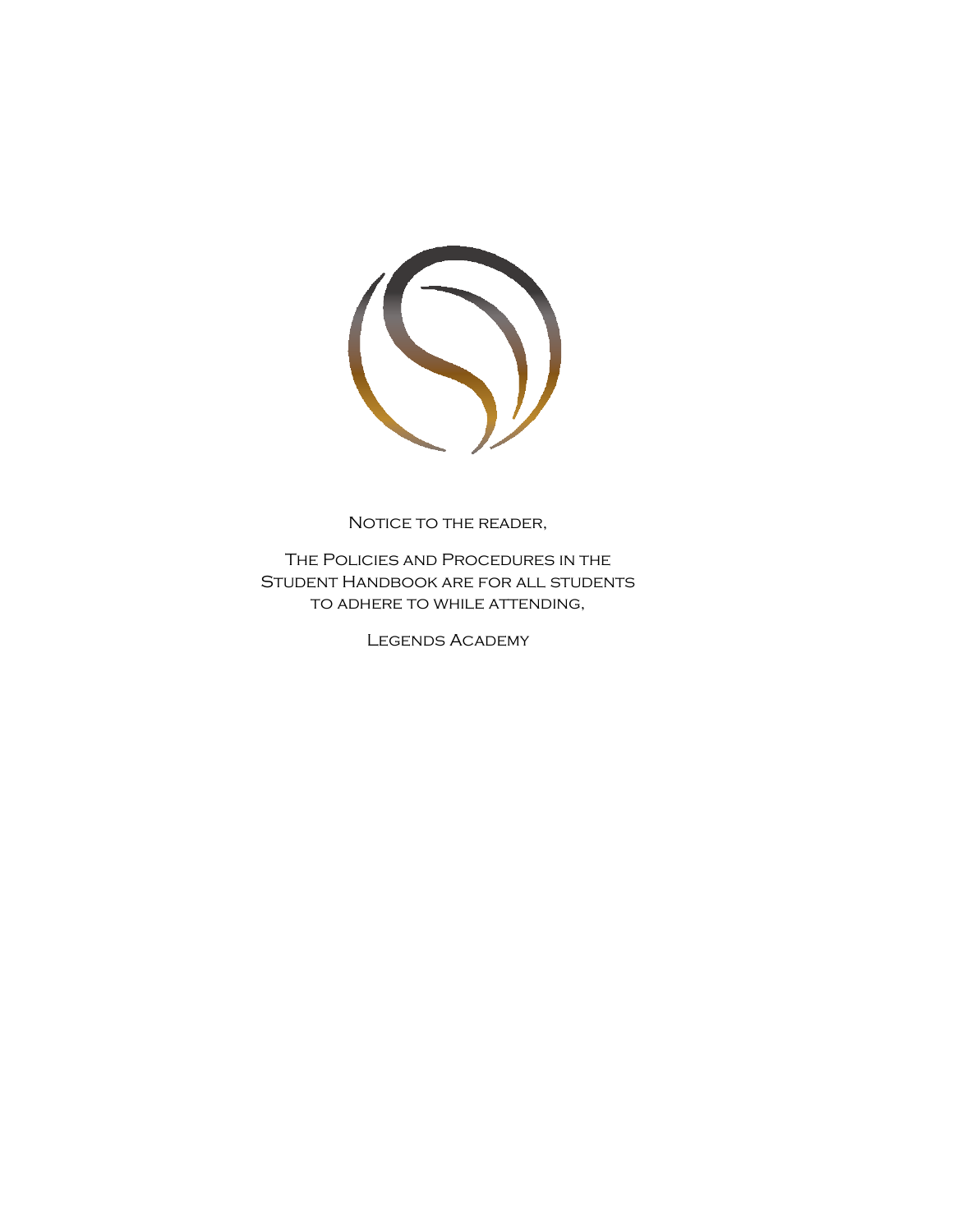

Welcome to Legends Academy. We offer a professional environment in our school so that you, as the Student can begin your training in an environment that is conducive to your Professional working life in the career that you have chosen.

Legends Academy is an English only speaking school that has Policies and Procedures in place to ensure that every student can experience the same equality and fairness while completing their program of Study.

Legends Academy offers dedicated theory and practical areas for training, as well as a dedicated lunch room.

Lockers are available to all students and are to be used for all personal items while at school; this would include cell phones. No personal items such as bags, purses etc. are to be in the Practical area or in the classrooms. Students are required to supply a lock for their locker while attending school. Upon graduating or final exit of the school, please remove your lock and personal items from the locker as it will be cut off and items removed as you have 30 days to conclude all personal affairs with the school from your completion date. Students are always welcome to come back and visit their instructor(s) as well as explore any new job opportunities that come into the school.

Cell phones will be taken away for the day by your instructor if they are found on you during school times. You may use them during your break or lunch time, as they are not required during school hours.

With these policies in place, it will hopefully provide all students with an enjoyable experience while attending Legends Academy.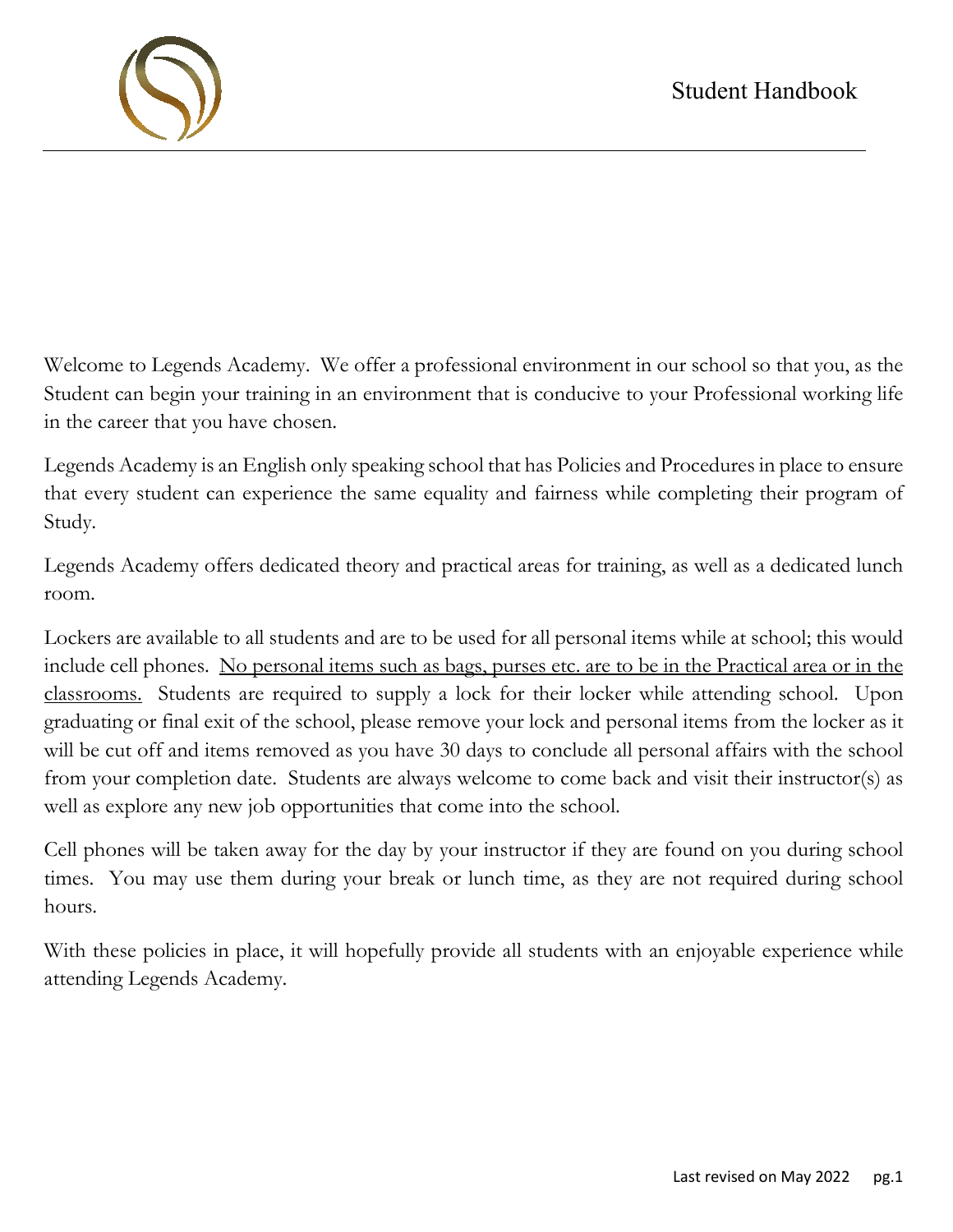# Student Handbook





# **Student Statement of Rights**

[Legends Academy](https://www.legendsacademy/) is certified with the [Private Training Institutions Branch](https://www.privatetraininginstitutions.gov.bc.ca/) (PTIB) of the British Columbia Ministry of Advanced Education and Skills Training.

Before you enroll at a certified private training institution, you should be aware of your rights and responsibilities.

You have the right to be treated **fairly** and **respectfully** by the institution.

You have the right to a **student enrolment contract** that includes the following information:

- **E** amount of tuition and any additional fee for your program
- **•** refund policy

Legends Academy

- if your program includes a work experience, the requirements to participate in the work experience and the geographic area where it will be provided
- whether the program was approved by PTIB or does not require approval.

Make sure you read the contract before signing. The institution must provide you with a signed copy.

You have the right to access the institution's **dispute resolution process** and to be **protected against retaliation** for making a complaint.

You have the right to make a **claim** to PTIB for a **tuition refund** if:

- your institution ceased to hold a certificate before you completed an approved program
- you were misled about a significant aspect of your approved program.

You must file the claim within **one year** of completing, being dismissed or withdrawing from your program.

For more information about PTIB and how to be an informed student, go to: [http://www.privatetraininginstitutions.gov.bc.ca/students/be-an-informed-student.](http://www.privatetraininginstitutions.gov.bc.ca/students/be-an-informed-student)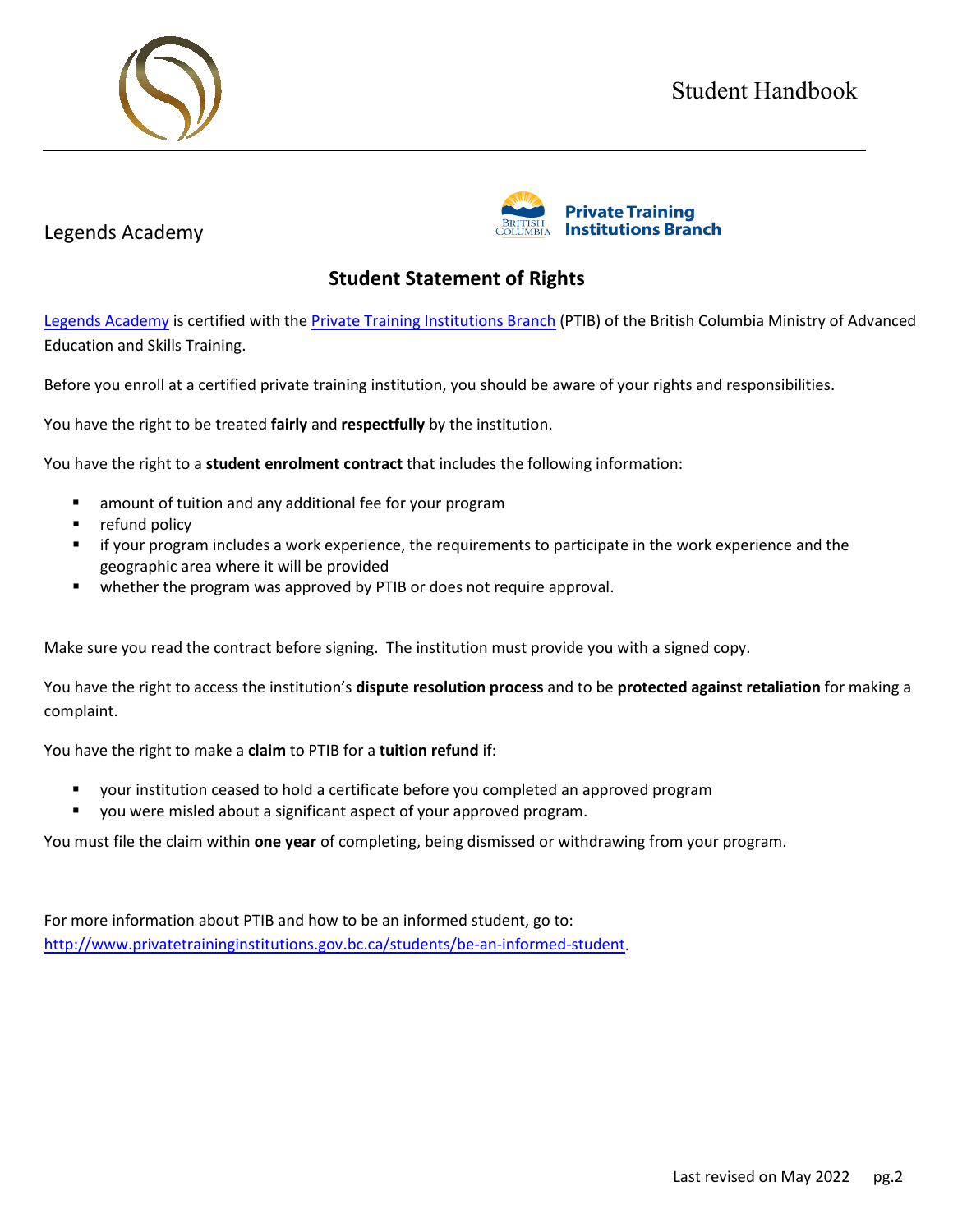

# **School Policies and Procedures**

| <b>School Policies and Procedures</b>                              | <b>April 2011</b>     |
|--------------------------------------------------------------------|-----------------------|
| Name of Policy<br><b>Implementation Date</b>                       |                       |
| Admissions Policy, Attendance Policy, Dispute Resolution Policy,   |                       |
| Grade Appeal Policy, Student Withdrawal/Dismissal Policy,          |                       |
| Practicum Policy, Language Proficiency Policy and Credit for Prior |                       |
| Learning Policy                                                    |                       |
| <b>Senior Education Administrator</b>                              | January 2021          |
| Position(s) Responsible for Administering this Policies            | Date of Last Revision |

# *Personal Hygiene and Dress Code*

As professionals working in close proximity to others, (i.e. clients, peers and staff etc.), it is essential that proper attention is given to both personal dress and hygiene. Legends Academy has initiated a dress code policy that meets the expectations of today's community and associates. Their Program Instructors will inform students of their program dress code. It is expected that this dress code will be maintained throughout the duration of the program.

## **Dress Code Policy for all departments**: **Hairdressing, Nails, Esthetics and Waxing**:

Black dress skirt or Black dress pants (jeans and yoga pants are not permitted to be worn), black or white top; dress skirt not to be more than 3" above knee, Black (closed toe) shoes, running shoes are not permitted.

**Objective**: it is the intent of this policy to clearly outline acceptable student attire and personal grooming as it pertains to Classroom and Practicum settings requirements.

Clothing should be neat, clean and comfortable for a classroom setting: -torn clothing, short shorts are not acceptable footwear is required at all times -hair is to be clean and neat -personal cleanliness with the use of deodorants/anti- per spirants is required

It should be understood that any student can be asked to leave the setting at the discretion of the instructor for not adhering to the above policy until such time as the necessary corrections have been address.

## **Smoking Policy**

Smokers need to be aware of personal hygiene issues as they relate to residual tobacco odors on clothing, in hair, on breath and hangers; therefore, brushing of teeth, finger stain removal etc. is essential; prior to return to classroom from breaks.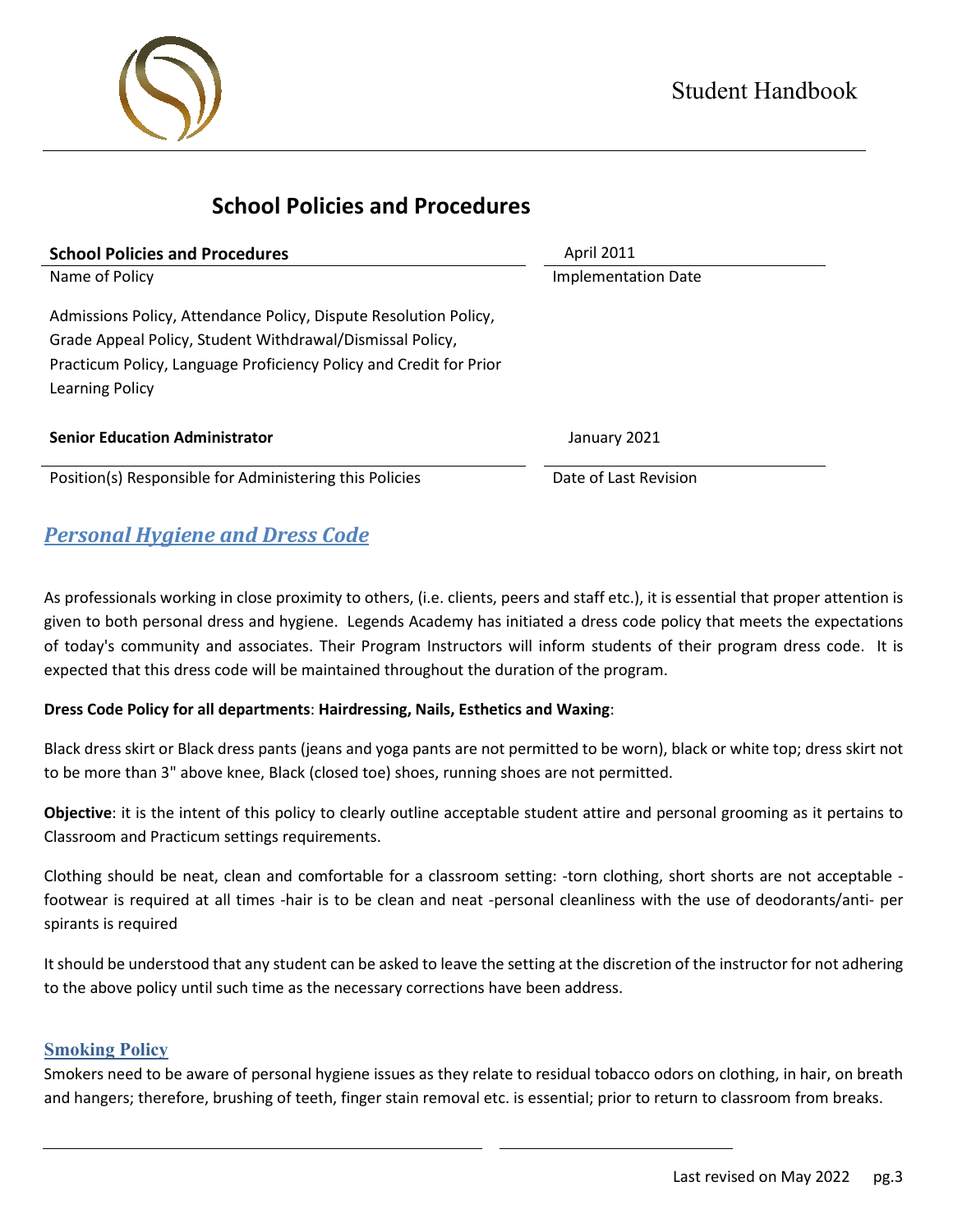| <b>Admissions Policy and Procedure</b> | <b>April 2011</b>          |  |
|----------------------------------------|----------------------------|--|
| Name of Policy                         | <b>Implementation Date</b> |  |
|                                        |                            |  |
| <b>Senior Education Administrator</b>  | January 2021               |  |
| Position(s) Responsible                | Date of Last Revision      |  |
|                                        |                            |  |

#### **Policy:**

Legends Academy is committed to providing accurate information and guidance to prospective students to ensure they make informed decisions about their program of study. Legends Academy admission criteria are well publicized and applied consistently. Entry assessment tools and admission requirements ensure students have the required language competencies (see Language Proficiency Assessment Policy), and the basic knowledge, skills and abilities to achieve program outcomes. Admission requirements may not be waived by either the student nor Legends Academy.

Students are provided with the following policies before entering into any contract, including a Letter of Acceptance and Program Outline prior to signing the student enrollment contract, a copy will be given as well:

- a. Admissions Policy
- b. Attendance Policy
- c. Dismissal Policy/ Withdrawal Policy
- d. Respect and Fair Treatment of Students Policy
- e. Grade Appeal Policy
- f. Practicum Experience Policy
- g. Dispute Resolution
- h. Tuition and Refund Policy
- i. Sexual Misconduct Policy
- j. Language Proficiency Assessment Policy
- k. Credit for Prior Learning/ Prior Learning Assessment Policy
- l. Health and Safety Policy

Legends Academy enrolls students who have met all of our program admission criteria. We offer our students at Legends Academy a teaching facility that provides an appropriate classroom and salon environment, giving our students every opportunity to meet their educational and then career goals.

#### **Procedure:**

1. The institution's receptionist/administration refers all inquiries to the admission representative.

2. The admission representative meets with the prospective student to discuss the program of interest and gives the student a tour of Legends Academy. If the student is decided or undecided about a program of study, the admission representative gives the prospective student a brochure with information about the programs and a Program Outline so that the student can make a decision.

3. Once the student has decided on a program of study, the admission representative will administer and review the admissions criteria/interview questionnaire for the program with the student to ensure that he/she meets all of the criteria.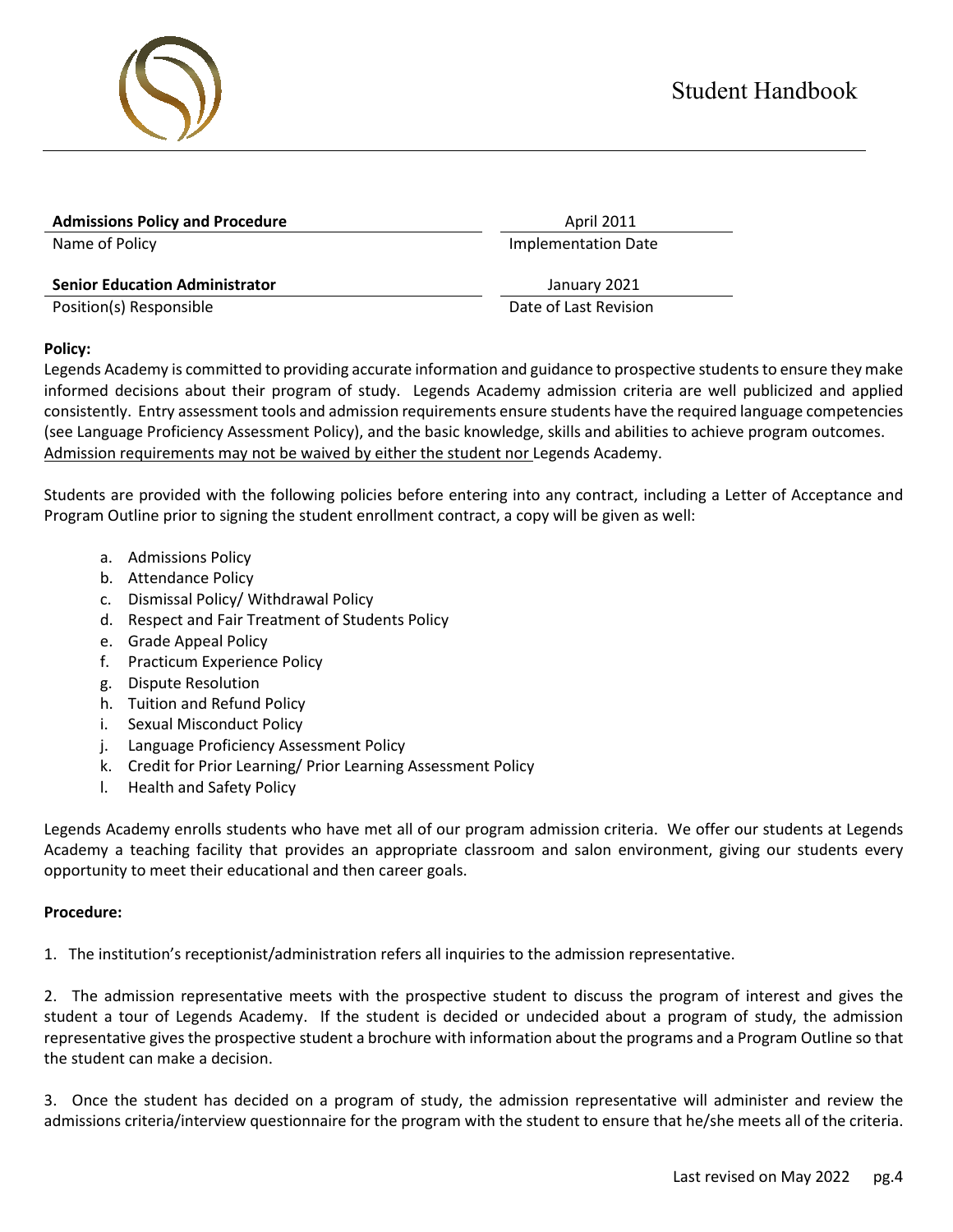

4. The admission representative obtains evidence (e.g. transcript, proof of age (driver license), etc.) from the student that he/she meets all of the program's admission criteria and places the evidence in the student file.

5. After receiving evidence that the prospective student meets all of the admission criteria, the admission representative will prepare the Student Enrolment Contract and will meet with the prospective student to review the policies that will affect the student during his/her completion of the program of study and to review the contract. If, after understanding their rights and responsibilities, the prospective student wishes to sign a contract, the admission representative arranges for the prospective student to meet with the Senior Education Administrator.

6. The Senior Education Administrator meets with the prospective student to discuss his/her educational goals and commitment to completing the program of study. Financial arrangements for payment of tuition and other fees are also discussed.

7. If the Senior Education Administrator and the prospective student agree on a financial arrangement, they sign the contract.

8. Legends Academy will confirm with the applicant in writing and indicate whether or not the prospective student has been accepted at Legends Academy and in this Letter of Acceptance it will indicate the commencement date and applicable fees. Then the Senior Education Administrator delivers a copy of the signed contract, along with a copy of all student policies and chosen program outline to the student.

| <b>Legends Academy</b>   |                           | 3733                 |
|--------------------------|---------------------------|----------------------|
| Name of Institution      | <b>Institution Number</b> |                      |
| <b>Attendance Policy</b> | January 2021              | January 2021         |
| Name of Policy           | <b>Effective Date</b>     | <b>Revision Date</b> |
|                          |                           |                      |

#### **Policy:**

Students are responsible to maintain their attendance hours. Students must complete the hours required in their program of study from start date to end date, as stated in their contract in order to graduate from their program of study. Any missed time/or day must be made up through volunteering or attending additional days at school.

The Instructor and Administration office record hours of attendance and the student shall keep a record themselves in the event of any discrepancies.

#### **Medical Absence**

Students who will be away for more than two consecutive days require a written note from their Doctor. (this will not constitute extension of time). Any sick time must be made up before the contract end date.

# **1.The attendance requirements for students are as follows:**

#### **Absenteeism**

Students are responsible for instruction missed during their absence.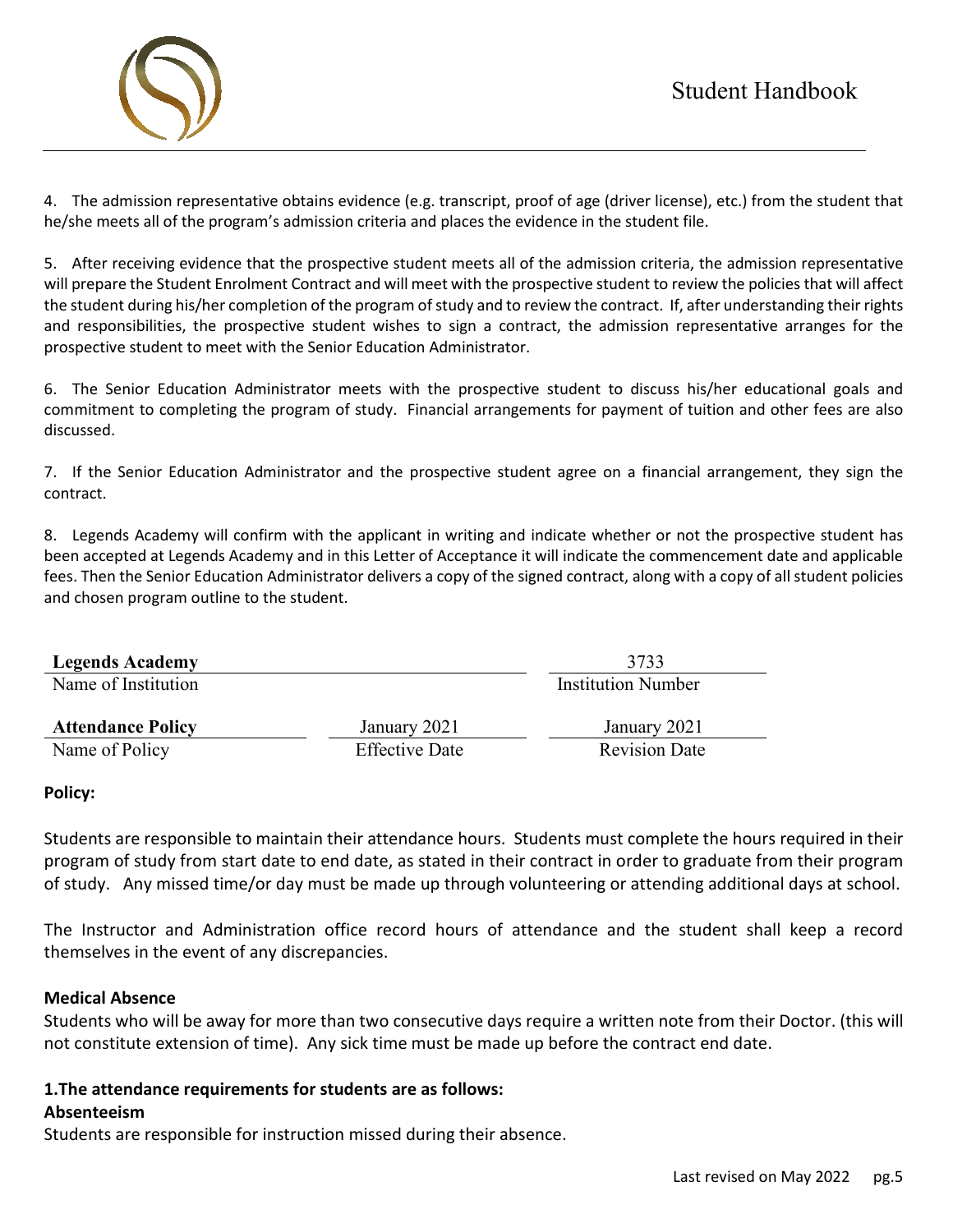It is the responsibility of the student to confer with the Instructor in order to determine steps needed to get caught up with the class.

 $\checkmark$  Legends Academy offers many opportunities to make up missed time through Volunteering events (within the field of Study) throughout the community. This allows the student to ensure they will have completed their hours within their contract time. It is the responsibility of the student to do everything within their power to maintain their hours. Attendance report cards are completed monthly by the instructors and the student must have confirmed their action plan for making up missed time within the month of the missed time.

# **2.The process by which students must report an absence and makeup the missed hours are as follows:**

1. The student must contact the Senior Education Administrators office or the front desk by either phone, or email [\(info@legendsacademy.ca\)](mailto:info@legendsacademy.ca) for the Abbotsford location or [\(langley@legnedsacademy.ca\)](mailto:langley@legnedsacademy.ca) for the Langley location prior to the start of the day to advise of why they are missing school.

2. The student must make up any missed time within the month of missing time to make up the missing hours from the program. Legends Academy offers many Volunteering events (within the field of Study) throughout the community, that are checked and monitored by an instructor, for a student to make up the hours they missed.

# **Absenteeism when on Student Loan/ Maintaining Eligibility**

Any student who receives funding or interest-free status through StudentAid BC and does not maintain full-time status or fails to maintain the minimum number of weekly instructional hours for non-academic (career training) programs for the entire length of their study period will be considered to have withdrawn. Withdrawal will result in the cancellation or pro-rating of student financial assistance, including terminating interest-free status. Students who are in interest-free status or interest-free periods are considered to be in a 'funded' term. Withdrawals and unsuccessful terms are counted during this time. In addition, post-secondary institution officials must immediately report to StudentAid BC as withdrawn any student who meets one or more of the following criteria:

# **2.The consequences for students who do not meet the minimum attendance requirements listed above are as follows:**

## **2 a) Absenteeism when on Student Loan**

1. Misses two consecutive calendar weeks of study (with the exception of the year-end break when post-secondary institutions are permitted to close for up to three weeks at the end of the calendar year).

2. Drops below 60 percent (40 percent for students with a permanent disability) attendance for three consecutive calendar weeks of study.

3. Has missed sufficient days/hours that they can no longer successfully complete the program.

**Students who withdraw twice while receiving student financial assistance will be denied further student financial assistance. Students can appeal."**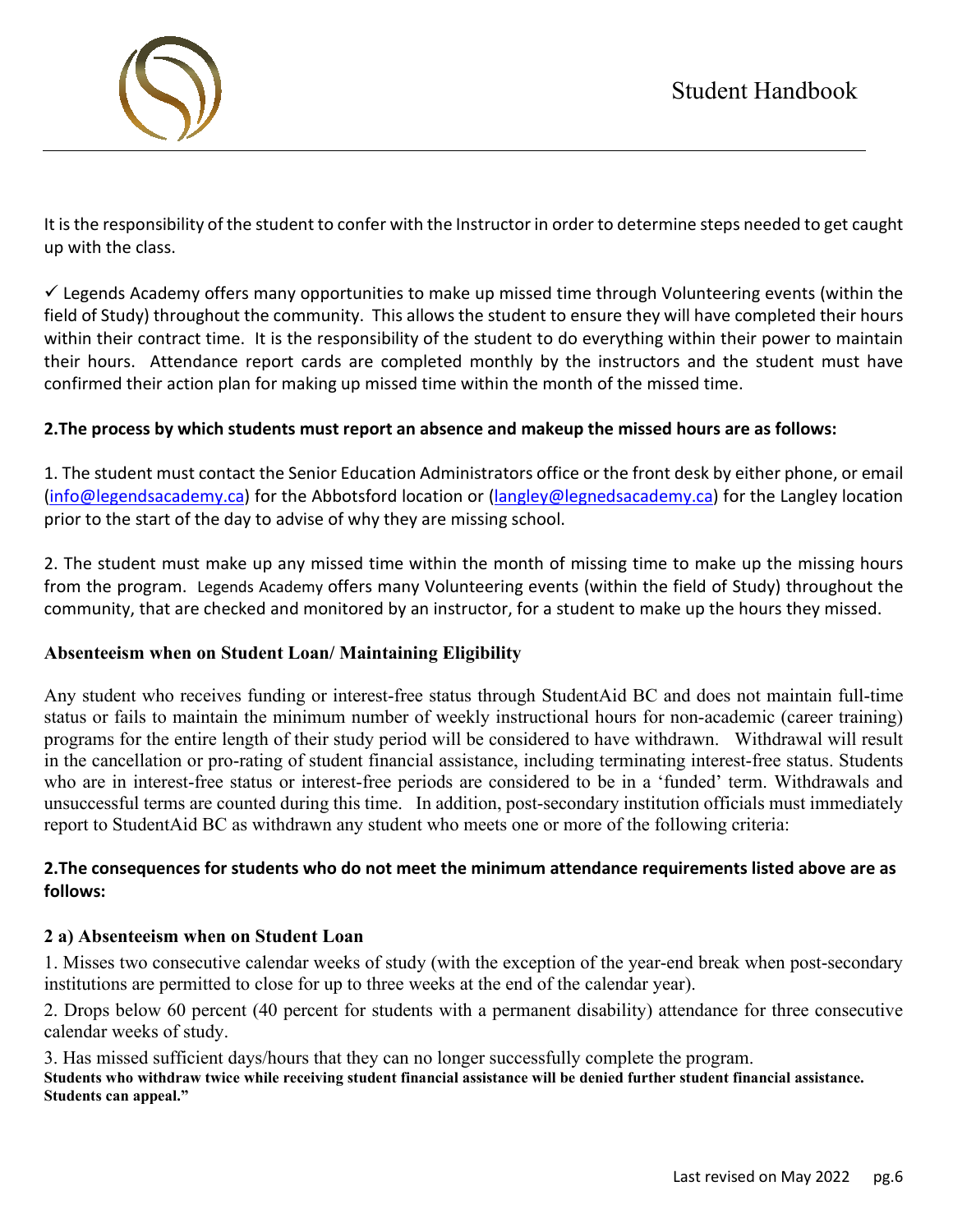

1. If the student fails to make up missed time on a first missed day/or portion of, they will be formally written up by their instructor and the Senior Educational Administrator and a copy of the incident report shall be given to the student and one place in their file.

2. If the student fails to make up the time within the month for a second time of missed hours/day then the student will be written up a second time and a copy of the incident report shall be given to the student and one place in their file and be dismissed for the day. This day is added to the time missed.

3. If the Student fails to make up the time within the month for a third time of missed hours/day then the student will be written up for a third time and a copy of the incident report shall be given to the student and one place in their file and they will be dismissed from the program.

The student may return and complete the program when they are confident, they can complete the program without missing time and failing to complete their hours within their contract end date.

#### **Course extension fees**

Where students fail to complete the course within the contract specified period, Legends Academy, in its sole discretion **may** extend the study period under the contract. The time left to complete the hours required in the contract must be paid for and completed immediately follow the last contract day. If a day is missed during this paid extension time, the student will have to pay for the day again when the first extension time is completed.

Consecutive daily rates to extend the contract are as follows: All programs - \$40.00 per whole or part day of instruction.

If the student fails to complete the hours immediately after the contract end date, the file will be closed and considered a non-completion in the program. If the student returns at a later date to complete the program, a new contract will be started under the Credit for Prior learning Policy and tuition rates will apply then.

#### **Holiday Schedule**

Legends Academy closes for Statutory Holidays and most major holidays. These interruptions have been factored into the student's length of contract.

#### **Hours of Instruction / Training**

**Esthetics, Medical Esthetics Laser, Nail Technology, Waxing Hairdressing** Tuesday to Friday 9:00 AM to 3:30 PM Monday through Friday 8:30 AM to 4:30 PM Lunch break - 1/2hr Lunch break - 1/2hr The Instructor will determine an appropriate time for each student to receive a lunch break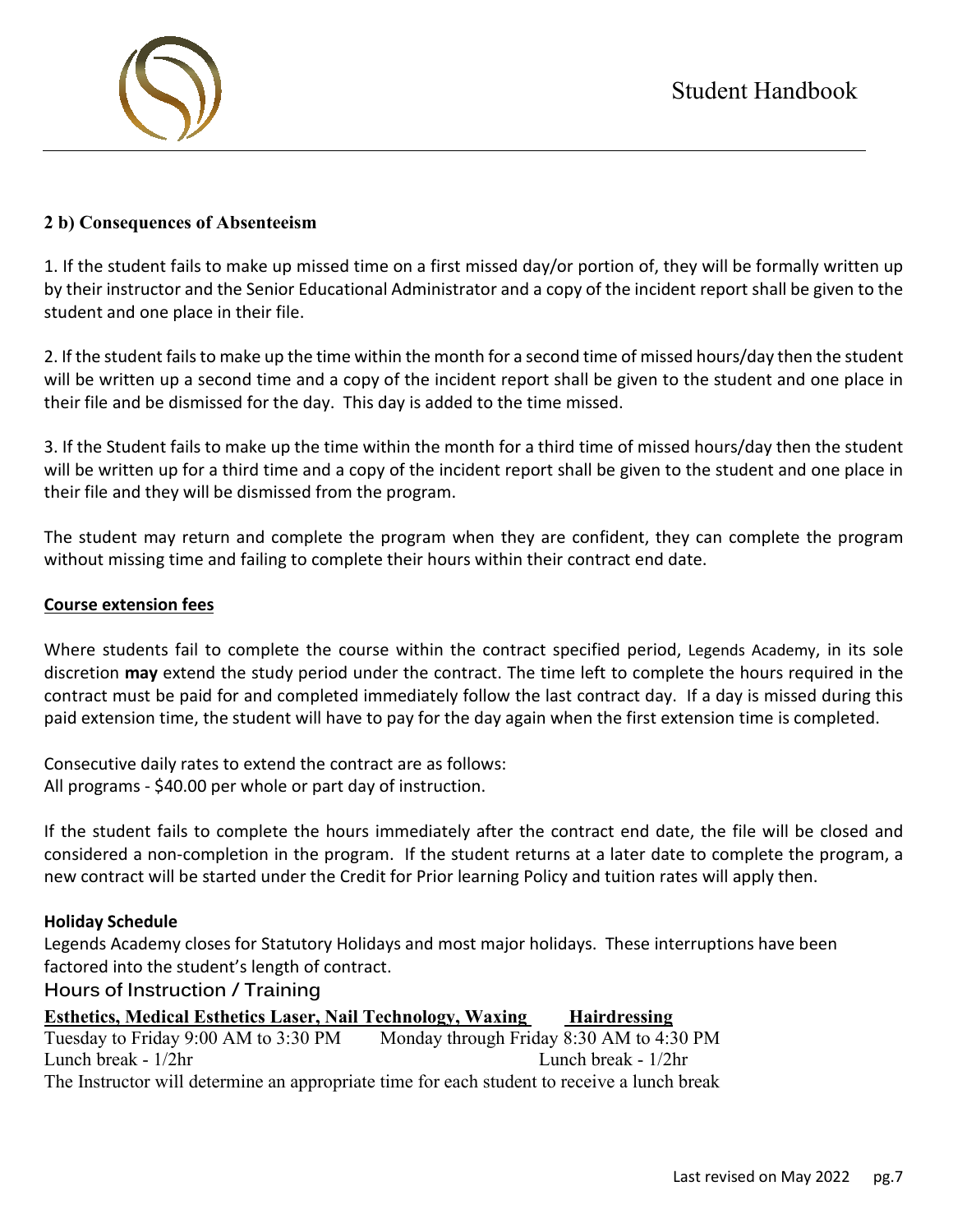



#### **Legends Academy**

| <b>Student Withdrawal/Dismissal Policy</b>               | January 2015               |
|----------------------------------------------------------|----------------------------|
|                                                          | <b>Implementation Date</b> |
| <b>Senior Educational Administrator</b>                  | January 2021               |
| Responsible for Administering this Policy                | Date of Last Revision      |
| <b>Student Withdrawal/Dismissal Policy and Procedure</b> |                            |

**Policy:**

If a student decides to withdraw from a program, he/she must provide a dated, written, notice of withdrawal to the Senior Educational Administrator.

Or if a student is dismissed from the program of study, the Senior Educational Administrator will provide dated written notice to the student. Students must adhere to the Code of Conduct at all times during school hours.

Refunds are calculated according to the Legends Academy Refund Policy and the date on which the written notice of withdrawal is received will be used to determine if any refund owing.

An international student whose application for a study permit has been denied is entitled to a refund if a copy of the denial letter is provided to Legends Academy prior to the program start date.

#### **Procedure for Student Withdrawal/Dismissal:**

- 1. The student must provide written notice to Legends Academy that he or she is withdrawing from the program of study or that Legends Academy is providing the student notice advising that they are being dismissed from the program of study. The notice of withdrawal or dismissal is deemed to be effective from the date it is delivered.
- 2. The Senior Educational Administrator will review the written notice with the student and determine if the student is entitled to any refund as per the refund policy.
- 3. The Senior Educational Administrator will have the student complete any and all paperwork that is required for the withdrawal or dismissal. This would be a Summative survey and the Student Aid exit papers needed to be signed by any student who is funded through Student Aid BC.
- 4. Where the student is withdrawn or dismissed and has received any or all of their student kit and textbooks, the student shall be responsible for the costs of the equipment and textbooks unless they are unused, unmarked and in the original packaging.

**Legends Academy** expects students to meet and adhere to a code of conduct while completing a program of study. The following list outlines the code of conduct that all students are expected to follow. This list is not exhaustive and students should request clarification from the Senior Educational Administrator if they have any questions.

While on Legends Academy premises or in the course of activities or events hosted by Legends Academy, the following activities are prohibited: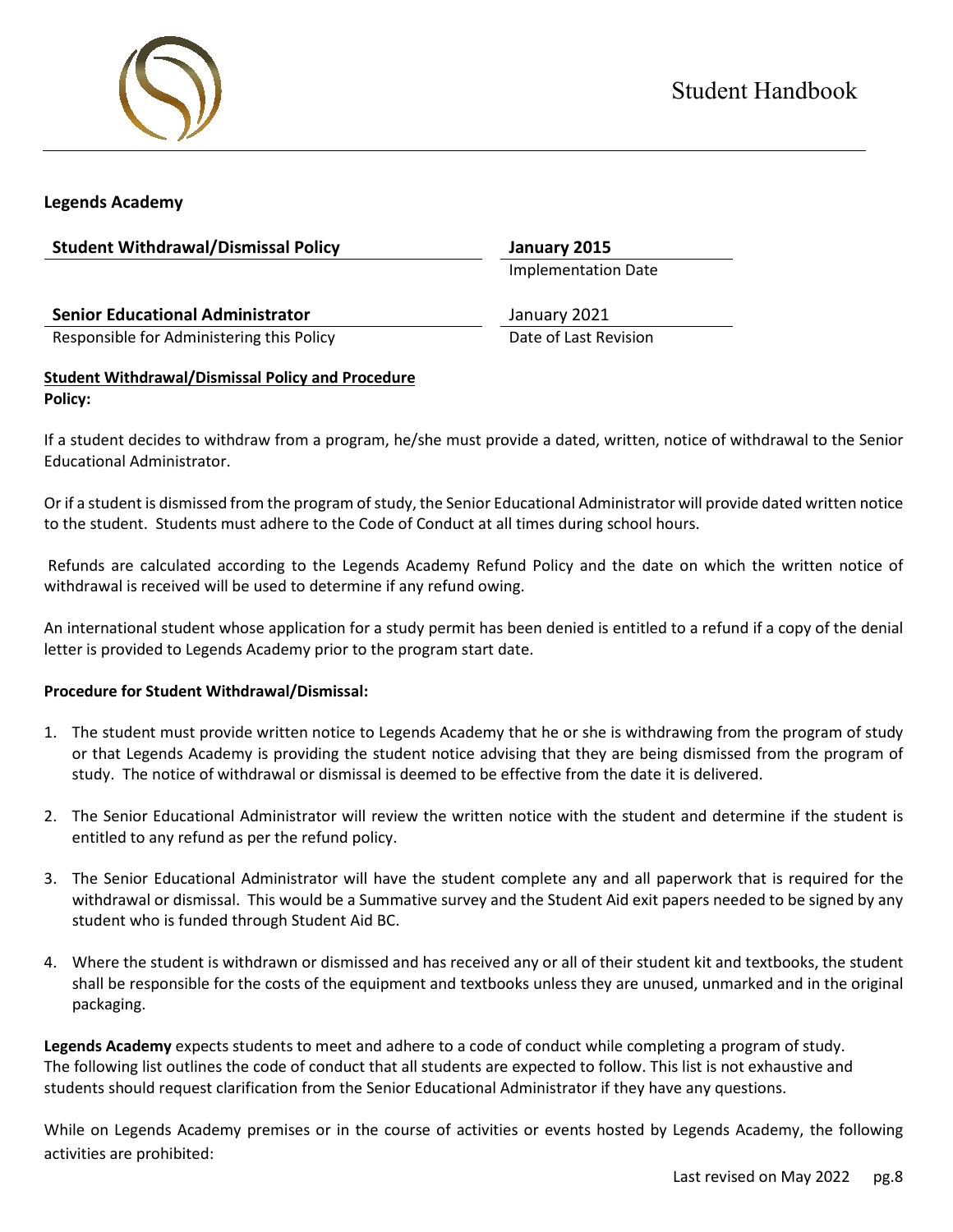# **Student Code of Conduct**

The Code of Conduct that Students are expected to follow include:

- Attend school in accordance with the Attendance Policy.
- Treat all students and staff with respect.
- Students may **not** solicit customers for their own personal gain.
- Refrain from any disruptive, offensive or intimidating behavior during school times.
- Dress according to the school's dress code.
- Unavailable to/or refusal to do client services.
- Failure to maintain passing grades (75%) after permitted second attempts to re-write exams.
- Refrain from plagiarism in completing class assignments.
- Treat school property with respect.
- Refrain from bringing weapons of any kind (i.e. knives, guns) to school.
- Complete all assignments and examinations on the scheduled completion dates.
- Refrain from bringing any alcohol or any prohibited mood-altering substances to the Institution.
- Refrain from making inappropriate remarks concerning another student or staff's ethnicity, race, religion or sexual orientation.
- Any other conduct which is determined to be detrimental or damaging to the other students, staff members or the Institution.

If under any circumstances, a prohibited activity occurs, the following outlines the grounds for dismissal.

Students who do not meet the expected code of conduct will be subject to the procedures outlined which may include immediate dismissal from the institution depending on the severity of the misconduct.

#### **Dismissal Procedure:**

- 1. If the Program instructor finds a student to be in contravention of the Student Code of Conduct, the instructor will advise the Senior Educational Administrator of their reasons and if agreed a **Student Incident Report** will be drafted and Senior Educational Administrator, Instructor and Student will review and sign the Incident report. The first incident by any student shall be written up a warning. A copy shall be given to the student, a copy will be placed in the school's Student Conduct File, and the original will be placed in the student file.
- 2. If the Program instructor finds a student to be in contravention of the Student Code of Conduct for the second time the instructor will advise the Senior Educational Administrator of their reasons and if agreed a **Student Incident Report** will be drafted and Senior Educational Administrator, Instructor and Student will review and sign the Incident report. The second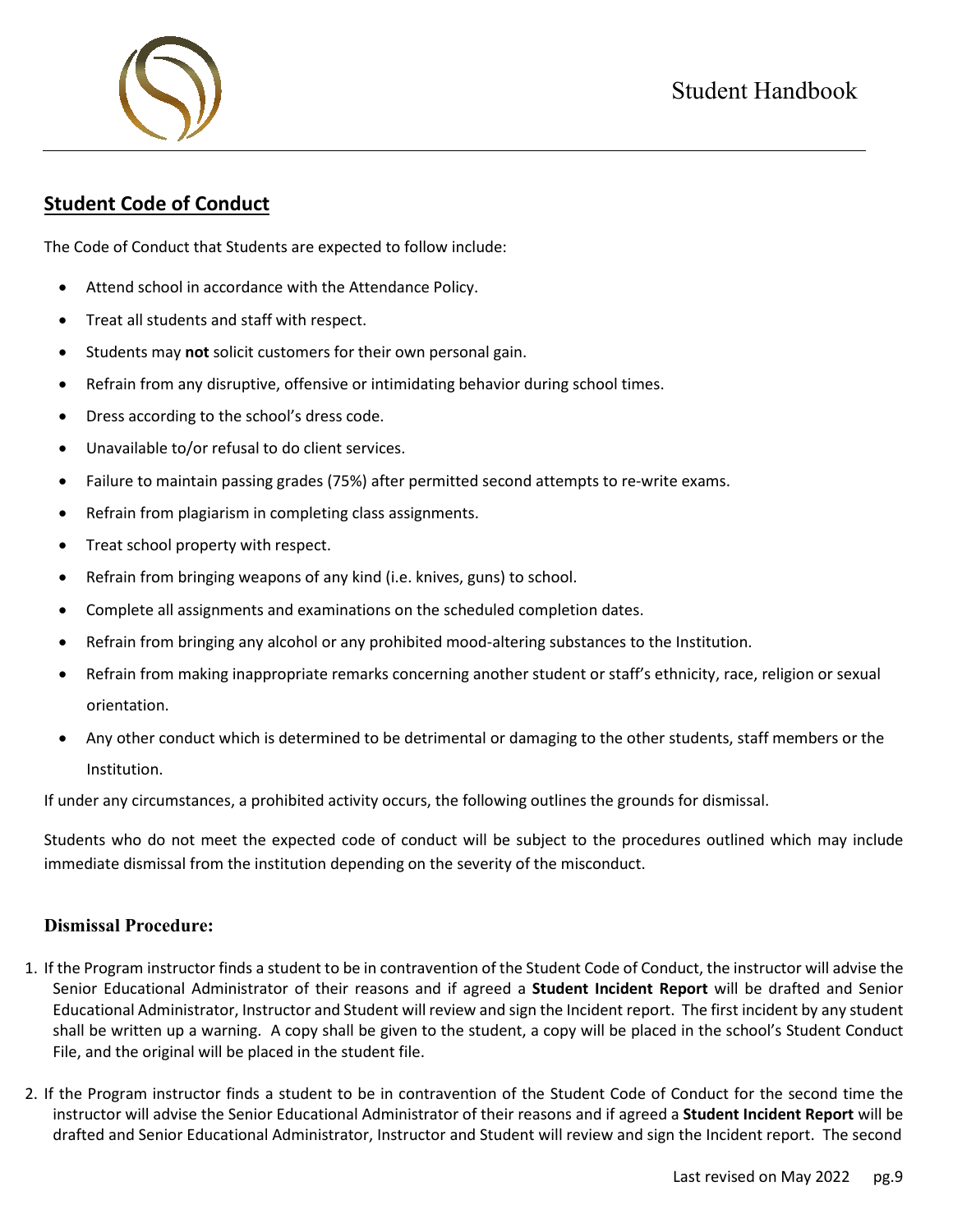

incident by any student shall be a day dismissal and the procedure to make up that time will have to be followed as described in the Attendance Policy. A copy shall be given to the student, a copy will be placed in the school's Student Conduct File, and the original will be placed in the student file.

3. If the Program instructor finds a student to be in contravention of the Student Code of Conduct for the third time the instructor will advise the Senior Educational Administrator of their reasons and if agreed a **Student Incident Report** will be drafted and Senior Educational Administrator, and meet with the Student to review and sign the Incident report. The third incident by any student will constitute a Dismissal from the Program they are currently in studies for and the Procedure for that Dismissal is outlined above under **Procedure for Student Withdrawal/Dismissal**. A copy shall be given to the student, a copy will be placed in the school's Student Conduct File, and the original will be placed in the student file. **Grounds for Permanent dismissal:**

If the recommendation is to **permanently dismiss** the student, the Senior Educational Administrator and /or Owner of the school will meet with the student to dismiss him/her from study at the school. The Senior Educational Administrator and/or Owner of the school will deliver to the student a letter of dismissal and a calculation of refund due or tuition owing, depending on the status of the student's financial account and the Refund Policy with the school.

If a refund is due to the student, the owner of school will ensure that a cheque is forwarded to the student within 30 days of the dismissal.

If the student owes tuition or other fees to the school, the owner of the school will undertake the collection of the amount owing.

#### **Grounds for Immediate permanent dismissal:**

- Possession or distribution of illegal drugs or alcohol in the premises or on the school parking lot
- Willfully Cheating; stealing;
- Disruptive behavior after being warned and written up to a maximum of three times.
- Willful damage of school property
- The possession or use of any item, which resembles a weapon or could be used to cause physical injury

| <b>Respectful and Fair Treatment of Students</b> | October 2017               |
|--------------------------------------------------|----------------------------|
| Name of Policy                                   | <b>Implementation Date</b> |
| <b>Senior Educational Administrator</b>          | January 2021               |
| Responsible for Administering this Policy        | Date of Last Revision      |

The Legends Academy is committed to ensuring that its learning environment promotes the respectful and fair treatment of all students. Students have the right to participate and learn in an environment that values and promotes principles of inclusion and diversity and promotes equal and fair opportunities for all learners in a respectful atmosphere that values individuality and dignity.

While on **Legends Academy** premises or in the course of activities or events hosted by **Legends Academy,** field or work experience sanctioned by **Legends Academy,** the following activities are prohibited: (verbal, written/visual or physical)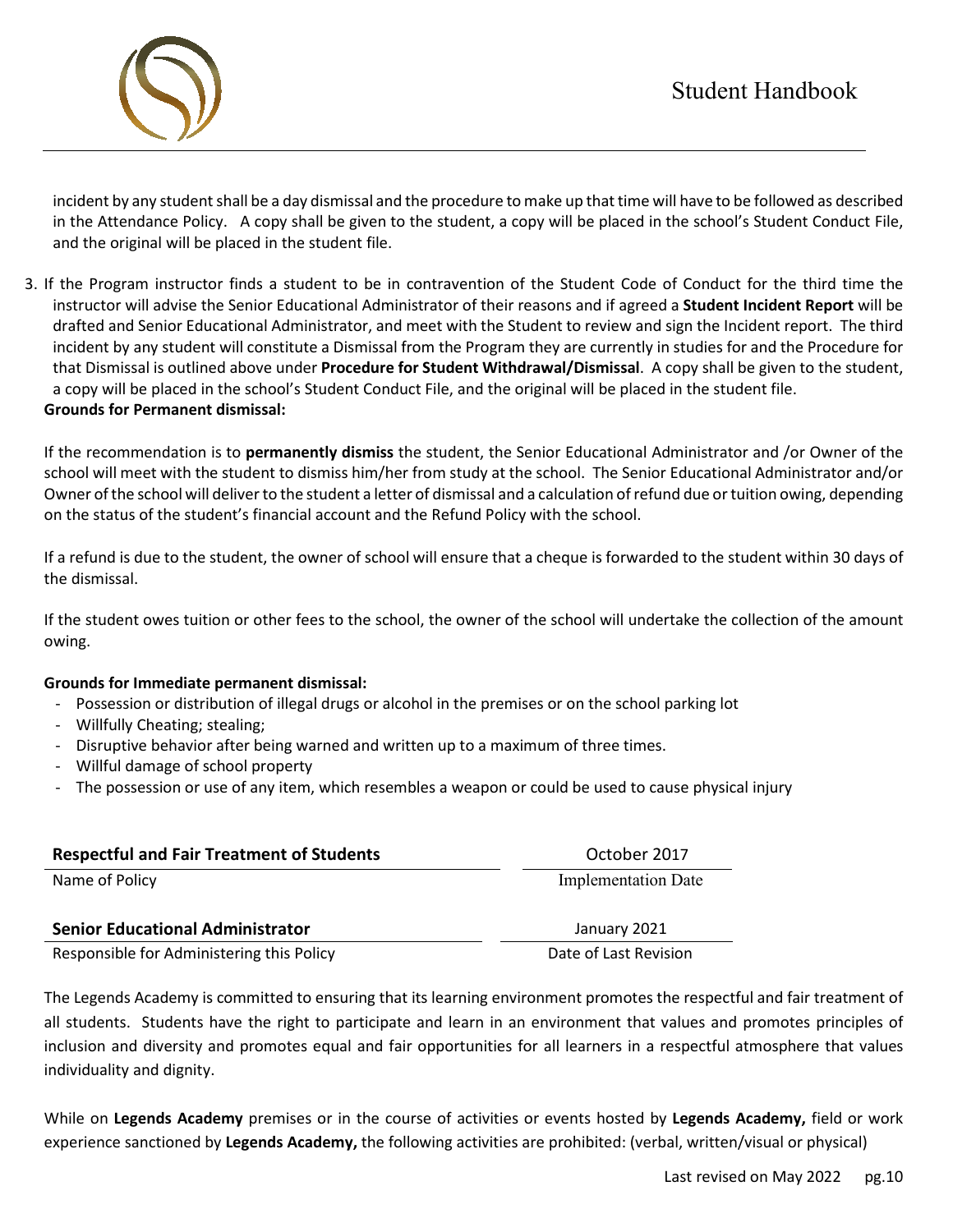



- Discrimination (unfairly treating a person differently from another on grounds of their difference such as race, age, education etc.)
- Harassment (the repeated unwanted and annoying or disturbing action of one person on another/group)
- Intimidation (causing fear, submission or a sense of inferiority in another person)
- Bullying (dominating or intimidating another person or forcing them to do something because they feel threatened or afraid. This includes cyberbullying which uses electronic technology to threaten or harass)

#### **Procedure:**

1. When a concern regarding respectful and fair treatment arises, the student/complainant should first attempt to resolve the concern informally with the respondent.

2. In the event an informal resolve is not possible, the student should report details of the prohibited activity in writing to the Senior Educational Administrator.

3. The SEA will address the concern, investigate the allegations and recommend a course of action to remedy the effects of the prohibited activity, documenting the investigation findings and proposed course of action in writing.

4. If the student is not satisfied with the outcome at this level, the concern will be forwarded to the Owner.

5. The Owner will review the investigation conducted by the SEA and meet with the student and respondent.

6. The Owner will make a decision, exercise disciplinary actions if required and issue a written record of the prohibited action resolution process.

| <b>Grade Appeal Policy</b>              | <b>April 2011</b>   |  |
|-----------------------------------------|---------------------|--|
|                                         | Implementation Date |  |
| <b>Senior Educational Administrator</b> | January 2021        |  |

Responsible for Administering this Policy **Date of Last Revision** Date of Last Revision

#### **Grade Appeal Policy and Procedure**

**Policy:** Legends Academy provides an opportunity for students to appeal grades in a fair and equitable manner.

#### **Procedure for Grade Appeal:**

1. If a student is dissatisfied with the grade received for a mid-term or final course assessment and can provide evidence that a higher grade is warranted he/she should discuss with his/her instructor. The instructor will reconsider the grade and, if warranted, assign a different grade.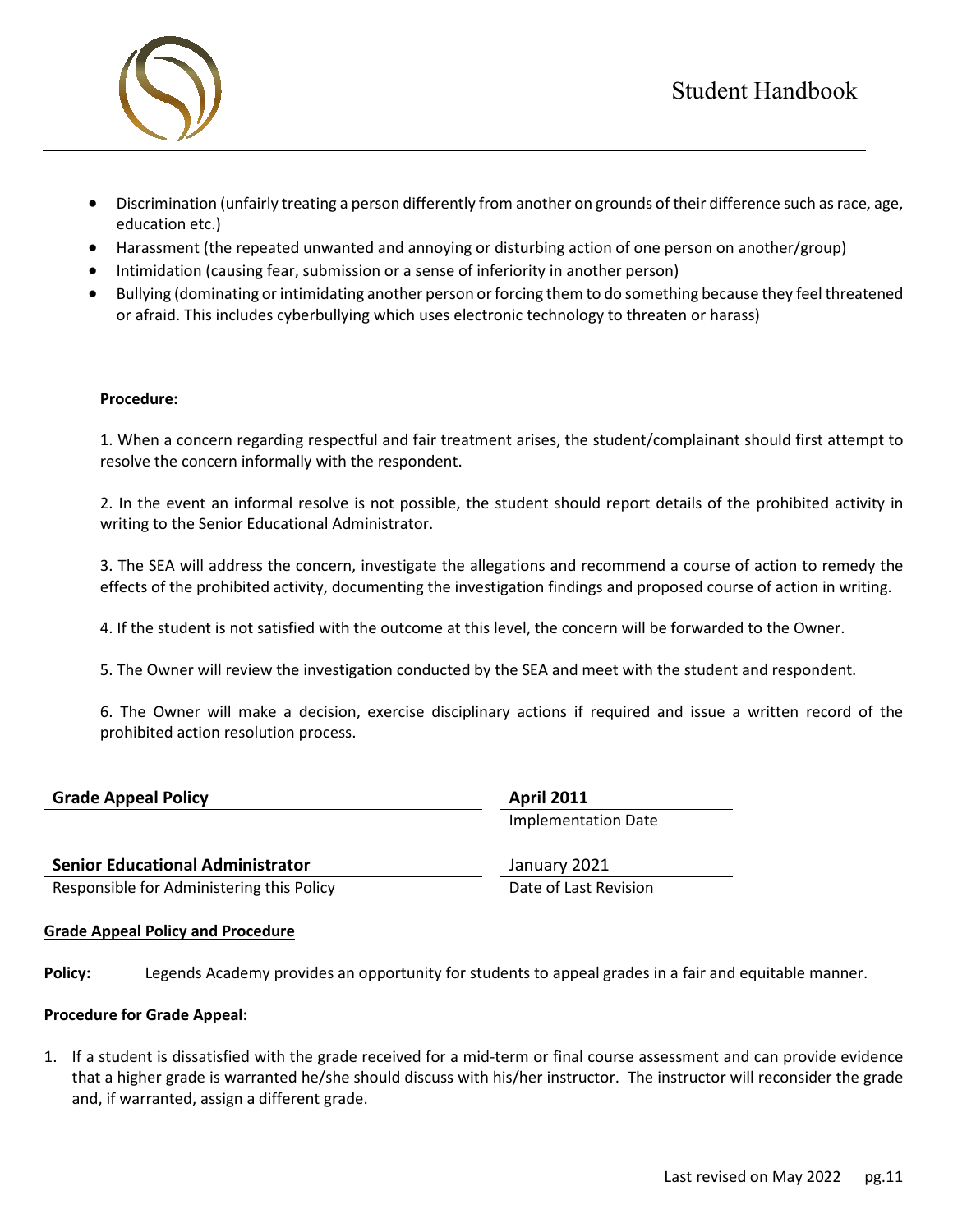

- 2. If the student is not satisfied with the outcome of his/her appeal to the instructor, he/she should submit a written appeal to the Senior Educational Administrator.
- 3. The Senior Educational Administrator will obtain a copy of the mid-term or final assessment from the instructor and will have the assessment re-marked by another instructor.
- 4. If the assessment achieves a higher grade on re-mark, the higher grade will be assigned to the student. If the assessment achieves a lower grade on re-mark, the original grade will be retained.
- 5. If a grade appeal is reviewed by the Senior Educational Administrator, the grade assigned following the re-mark and review will be final and cannot be appealed further.

#### **Testing/Grading**

The school has developed a standard set of marking/ grading which all Instructors follow for uniform grading consistency. The School standards are as follows:

#### **Esthetics, Hairdressing, Nail Technology, Medical Esthetics, Laser and Waxing Requirements**

Tests are held throughout the program in both in theory and practical areas A grade of 75% or greater combined average on all theory modules A grade of 75% or greater combined average on all Practical modules

| <b>Practicum Experience Policy</b> | April 2011                 |
|------------------------------------|----------------------------|
|                                    | <b>Implementation Date</b> |

#### **Senior Education Administrator On-site Administrator** January 2021

Revision Date

#### **Policy:**

- 1. Legends Academy provides practicum experience placements for students who are within the last month of their program of study and have completed all of their Theory and Practical skills. The students are encouraged to seek a Salon/Spa of their choosing as this may produce a salon of interest to the student, as well as the possibility of employment upon the completion of their program.
- 2. Legends Academy will ensure that practicum experience placements provide an opportunity for its students to enhance the skills learned throughout completion of their program of study.
- 3. Legends Academy seeks practicum experience placements for its students with employers who are committed to introducing students to work in the field of study.
- 4. Legends Academy works with practicum experience placement hosts to evaluate the student's performance during a practicum experience placement.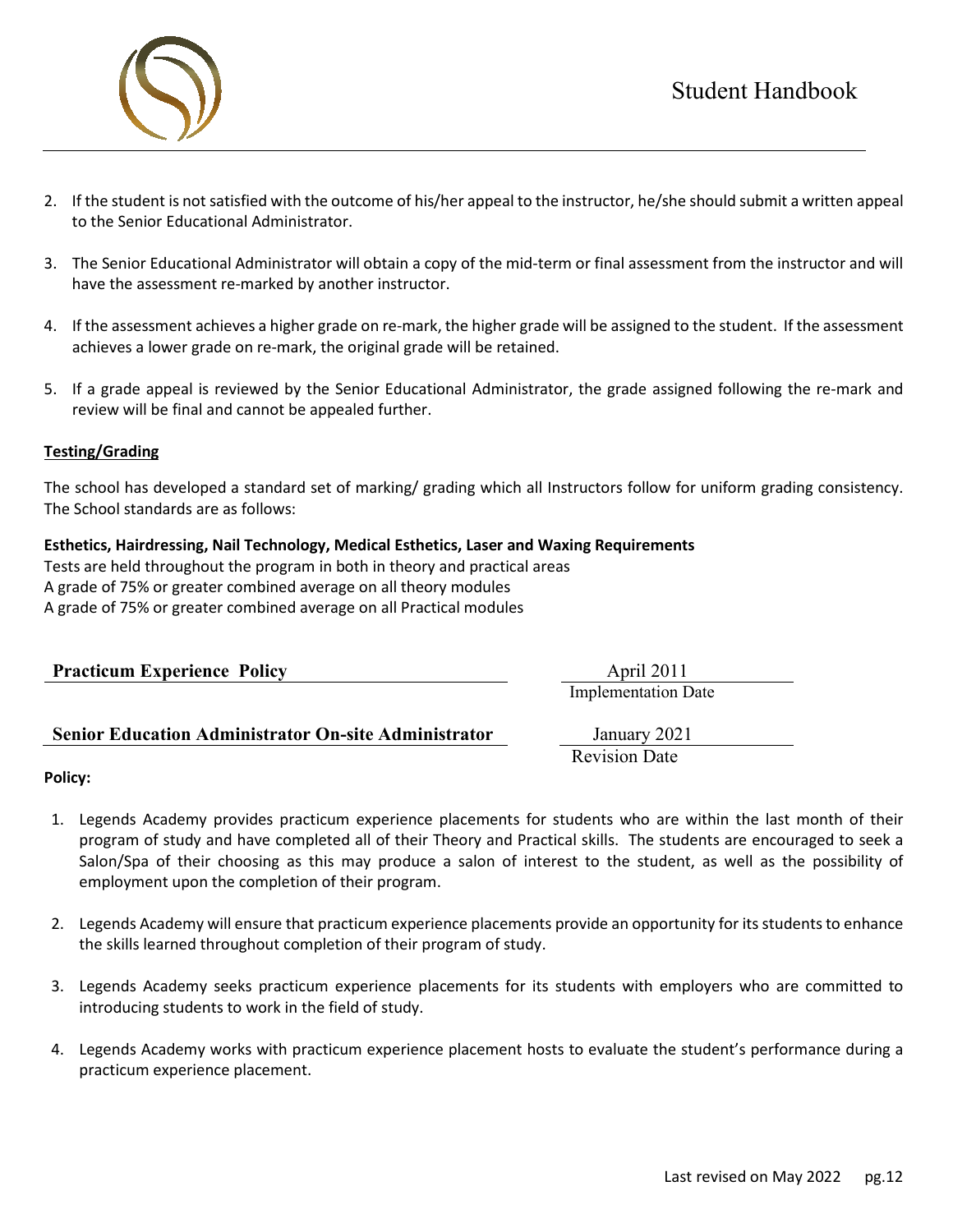

#### **Procedure:**

- 1. Practicum experience placements are sought through networking and direct contact by school staff or the student seeking a salon/spa of their chose.
- 2. When a possible practicum experience training site is identified, the Instructor contacts the proposed site to assess the commitment of the training place host to enhancing student learning. The Instructor explains the school's expectations with respect to joint evaluation of student performance.
- 3. If the training place host is approved to accept work experience students, the host's name and contact information are entered on the school's roster of practicum experience placement sites.
- 4. When a student is ready for a practicum experience placement, the student contacts the training place host to discuss a possible placement and training plan, and arranges an interview for the student.
- 5. When the student has successfully met the host for an interview, the Senior Educational Administrator or Instructor prepares the Practicum Agreement and Training Plan and meets with the student to sign these documents. Copies of the documents are placed in the student's file and the student is given the original documents to deliver to the training place host. The Senior Educational Administrator or student's instructor will advise the student of the placement dates.
- 6. The Instructor notes the placement dates and plans a contact schedule which should not be less than one phone call to the training place host and one site visits within the period of the placement.
- 7. At the end of the practicum experience placement, the Instructor or SEA meets with the training place host and the student to conduct an assessment of the student's performance throughout the practicum experience placement. The assessment is designed to include the student's performance at the work site of the skills learned during completion of the program of study. The completed assessment is signed by the instructor, the training place host and the student. A copy of the assessment is given to the training place host and the student. The original assessment is placed in the student's file.

| <b>Dispute Resolution Policy</b>          | <b>April 2011</b>     |  |
|-------------------------------------------|-----------------------|--|
|                                           | Implementation Date   |  |
| <b>Senior Educational Administrator</b>   | May 2022              |  |
| Responsible for Administering this Policy | Date of Last Revision |  |

#### **Dispute Resolution Policy**

- **Policy**: Individuals should always try to resolve issues informally. If a more formal approach becomes necessary, the institution provides a fair and reasonable mechanism for resolution.
- 1. This policy governs complaints from students respecting Legends Academy and any aspect of its operations. A Student who makes or is otherwise involved in a complaint will not be subject to any form of retaliation as a result of filing a complaint.
- 2. All student complaints must be made in writing.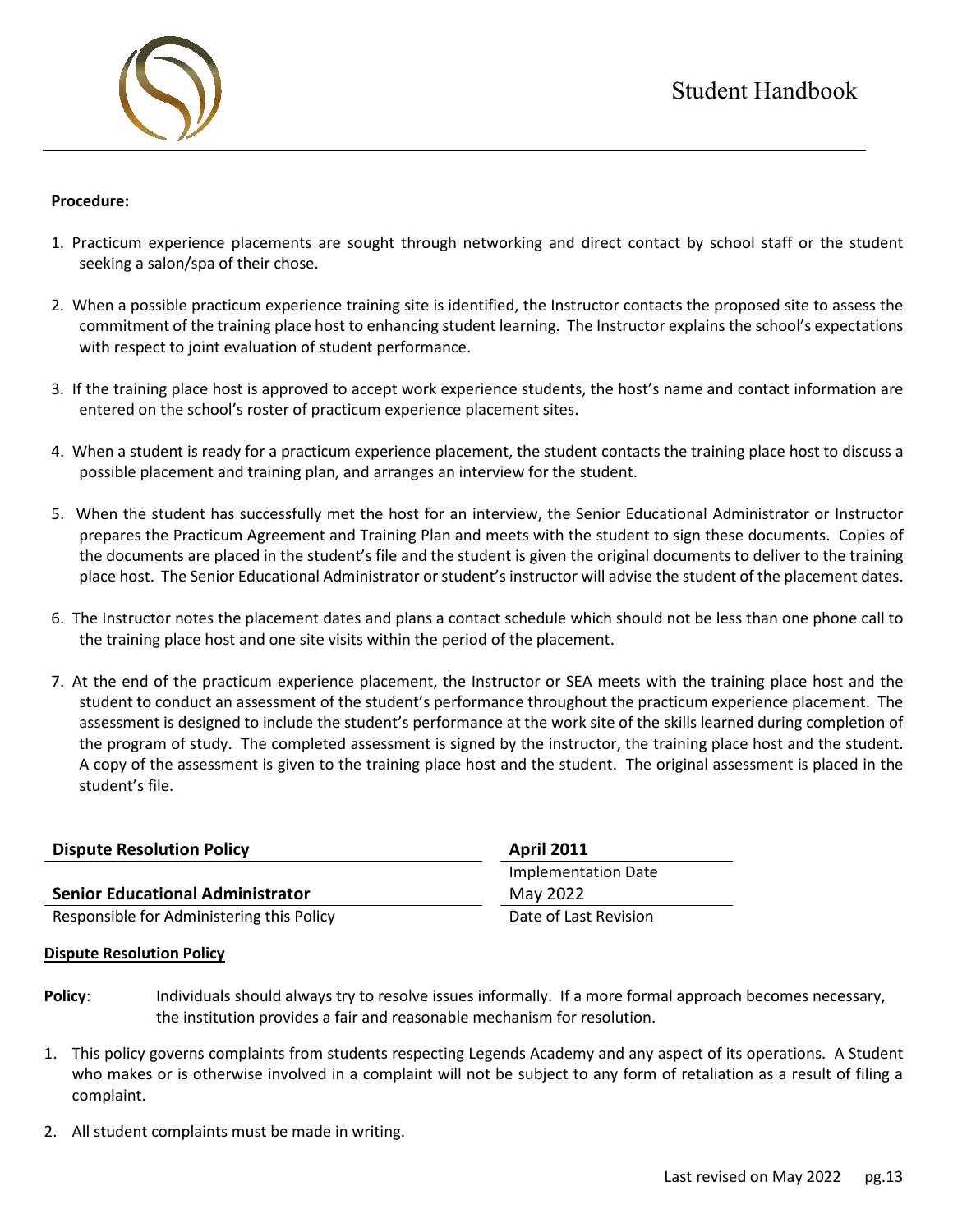

- 3. The student must provide the written complaint to the Administrative Assistant who is responsible for making determinations in respect of complaints. If the Administrative Assistant is absent or is named in a complaint, the student must provide the complaint to the Senior Educational Administrator of the Institution the student attends.
- 4. The process by which the student complaint will be handled is as follows:

#### **Procedure for Dispute Resolution:**

The Administrative Assistant will do one of the following after receiving the student's written concerns:

- a. Determine that the student's concerns are not substantiated; or
- b. Determine that the student's concerns are substantiated in whole or in part;
- c. Determine that the student's concerns are frivolous and vexatious.

The student and the institution's personnel involved shall receive a written summary of the above determination within 5 school days. A copy of all documentation relating to every student's complaint should be signed by all parties. A copy shall be given to the student, a copy will be placed in the school's Student Conduct File, and the original will be placed in the student file. If it has been determined that the student's concerns are substantiated in whole or in part the Administrative Assistant shall include a proposed resolution of the substantiated concern.

- If the student is not satisfied with the determination of the Administrative Assistant, the student must advise the Administrative Assistant within 48 hours of being informed of the determination. The Administrative Assistant will immediately refer the matter to the Senior Educational Administrator of the Institution that the student attends. The Senior Educational Administrator of the institution will review the matter and meet with the student within 5 school days.
- The Senior Educational Administrator of the institution shall either confirm or vary the determination (and reconsideration, if any) of the Administrative Assistant during the meeting with the student and provide Written reasons for the determination to the student.
- If the student is not satisfied with the Senior Educational Administrator decision of the students attending Institution, decision the student may request within 48 hours to the Senior Educational Administrator of the attending location, that the matter be reviewed by a Senior Educational Administrator from another Legends Academy location. The Senior Educational Administrator from another Legends Academy location will review the decision of the Senior Educational Administrator of the students attending Institution location and within 3 school days give the student a written final decision to the complaint.

At this point the School's Dispute Resolution Process will be considered exhausted.

Personnel names and email address for Legends Academy locations are found on the last page of the Student Handbook for reference for the Dispute Resolution Policy for a complaint.

A student dissatisfied with the institution's final decision may file a claim with the Private Training Institutions Branch (PTIB) [\(www.privatetraininginstitutions.gov.bc.ca\)](http://www.privatetraininginstitutions.gov.bc.ca/) on the grounds that the institution misled the student regarding a significant aspect of the program. The time limit for filing the claim is one year after the student completes, is dismissed from, or withdraws from the program.

The student making the complaint may be represented by an agent or a lawyer during this meeting.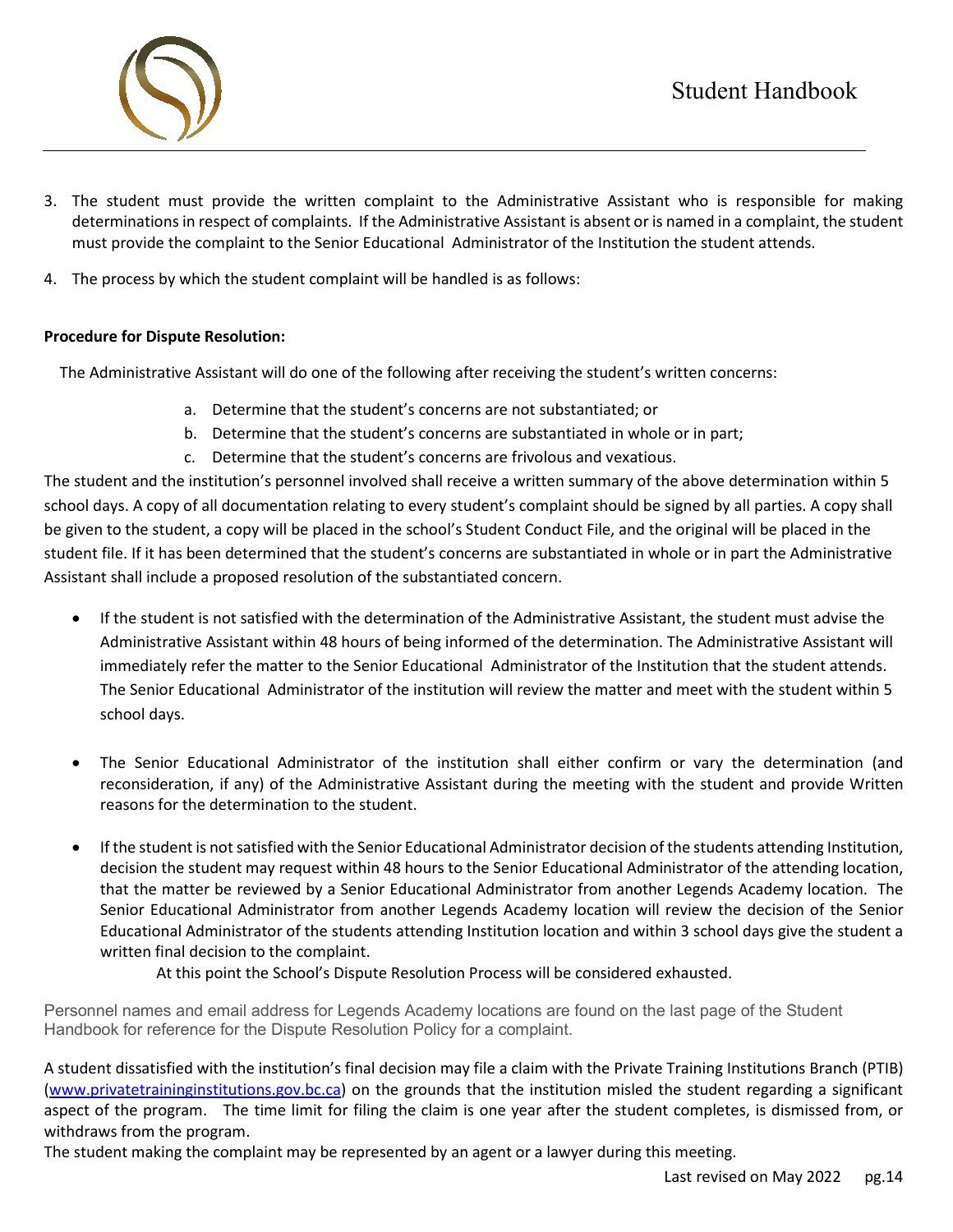# Student Handbook

 Section 62 of the Private Training Regulation Dispute resolution process Institutions must establish a **written dispute resolution policy** that:

**62** (1)For the purposes of section 19 *[dispute resolution process for student complaints]* of the Act, a dispute

resolution process established by a certified institution must

(a)be established in writing,

(b)require a student complaint to be made in writing,

(c)identify, by title,

(i)the individual responsible for making the determination in respect of a student complaint,

(ii)the individual responsible for the reconsideration, if any, of the determination referred to in subparagraph (i), and (iii)if the individual referred to in subparagraph (i) or (ii) is absent or named in the complaint, the individual

responsible for making the determination or for the reconsideration, as applicable, in respect of the student complaint,

(d)describe, in detail, how a student complaint is to be handled from initiation through the final resolution of the complaint,

(e)authorize a student who makes a complaint to be represented by an agent or a lawyer,

(e.1)require a student complaint to be finally resolved within 30 days after the date on which the complaint is made,

(f)require the reasons for the determination and the reconsideration of that determination, if any, to

- (i)be in writing,
- (ii)be given to a student within 30 days after the date on which the student makes the complaint, and

(iii)advise a student of the student's right to make a claim under section 23 (1) (b) of the Act and the time within which the claim must be filed, and

(g)ensure that a student who makes or who is otherwise involved in respect of a complaint is protected from

retaliation by the institution as a result of making, or being otherwise involved in respect of, the complaint.

(2)A certified institution must ensure that the dispute resolution process is fair and reasonable.

(3)A certified institution must not impose a fee in relation to a student complaint.

## [am. B.C. Reg. 122/2021, Sch. 1, s. 33.]

For more information contact the PTIB at[www.privatetraininginstitutions.bc.ca\)](http://www.privatetraininginstitutions.bc.ca/) How do I file a complaint?

Students must attempt to resolve complaints through the institution's internal dispute resolution process before submitting a complaint to the PTIB.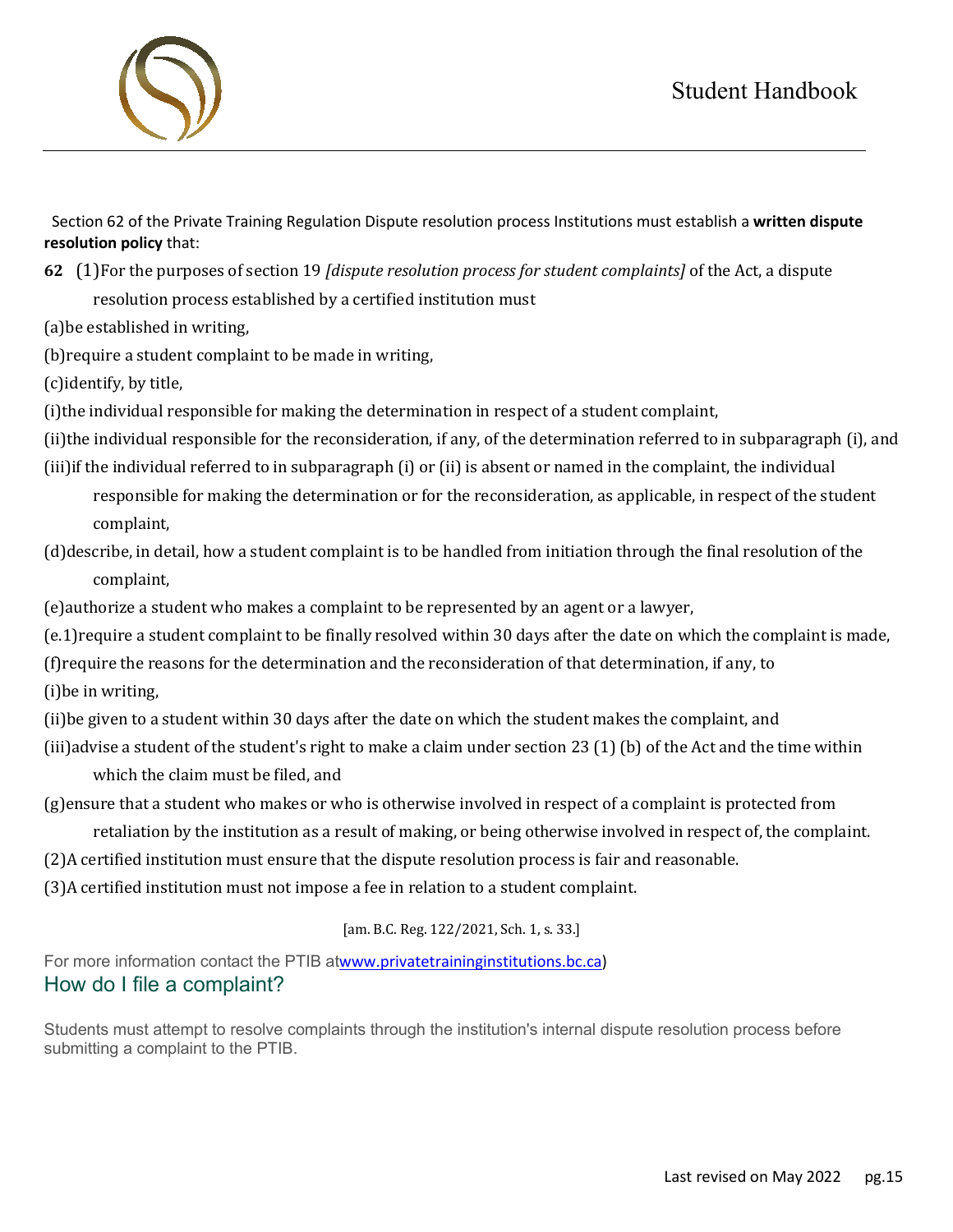

| <b>REFUND POLICY</b>                                                                                                                                                                                                                                                                                 |                                                                                                                                                                                                                    |  |
|------------------------------------------------------------------------------------------------------------------------------------------------------------------------------------------------------------------------------------------------------------------------------------------------------|--------------------------------------------------------------------------------------------------------------------------------------------------------------------------------------------------------------------|--|
| <b>Circumstances when Refund Payable</b>                                                                                                                                                                                                                                                             | <b>Amount of Refund</b>                                                                                                                                                                                            |  |
| Before program start date, institution receives a notice of withdrawal (applies to all students)                                                                                                                                                                                                     |                                                                                                                                                                                                                    |  |
| No later than seven days after student signed the<br>$\bullet$<br>enrolment contract, and<br>Before the program start date.                                                                                                                                                                          | 100% tuition and all related fees, other than<br>application fee. Related fees include:<br>administrative fees, application fees, assessment<br>fees, and fees charged for textbooks or other<br>course materials. |  |
| At least 30 days before the later of:<br>$\bullet$<br>a) The program start date in the most recent Letter of<br>Acceptance (international students)<br>The program start date in the enrolment contract.<br>b)                                                                                       | Institution may retain up to 10% of tuition, to a<br>maximum of \$1,000.<br>Institution must refund fees paid for course<br>materials if not provided to the student.                                              |  |
| More than seven days after the student and institution<br>٠<br>signed the enrolment contract, and<br>Less than 30 days before the later of:<br>a) The program start date in the most recent Letter of<br>Acceptance (international students)<br>b) The program start date in the enrolment contract. | Institution may retain up to 20% of tuition, to a<br>maximum of \$1,300.<br>Institution must refund fees paid for course<br>materials if not provided to the student.                                              |  |
| After program start date, institution provides a notice of dismissal or receives a notice of withdrawal (applies to all<br>students, except those enrolled in a program delivered solely by distance education)                                                                                      |                                                                                                                                                                                                                    |  |
| After the program start date, and up to and including 10% of<br>$\bullet$<br>instruction hours have been provided.                                                                                                                                                                                   | Institution may retain up to 30% of tuition.<br>Institution must refund fees paid for course<br>materials if not provided to the student.                                                                          |  |
| After the program start date, and after more than 10%, but before<br>30% of instruction hours, have been provided.                                                                                                                                                                                   | Institution may retain up to 50% of tuition.<br>Institution must refund fees paid for course<br>materials if not provided to the student.                                                                          |  |
| Student does not attend program - "no-show" (applies to all students except those enrolled in a program delivered solely<br>by distance education):                                                                                                                                                  |                                                                                                                                                                                                                    |  |
| Student does not attend the first 30% of the program.<br>$\bullet$                                                                                                                                                                                                                                   | Institution may retain up to 50% of the tuition.<br>Institution must refund fees paid for course<br>materials if not provided to the student.                                                                      |  |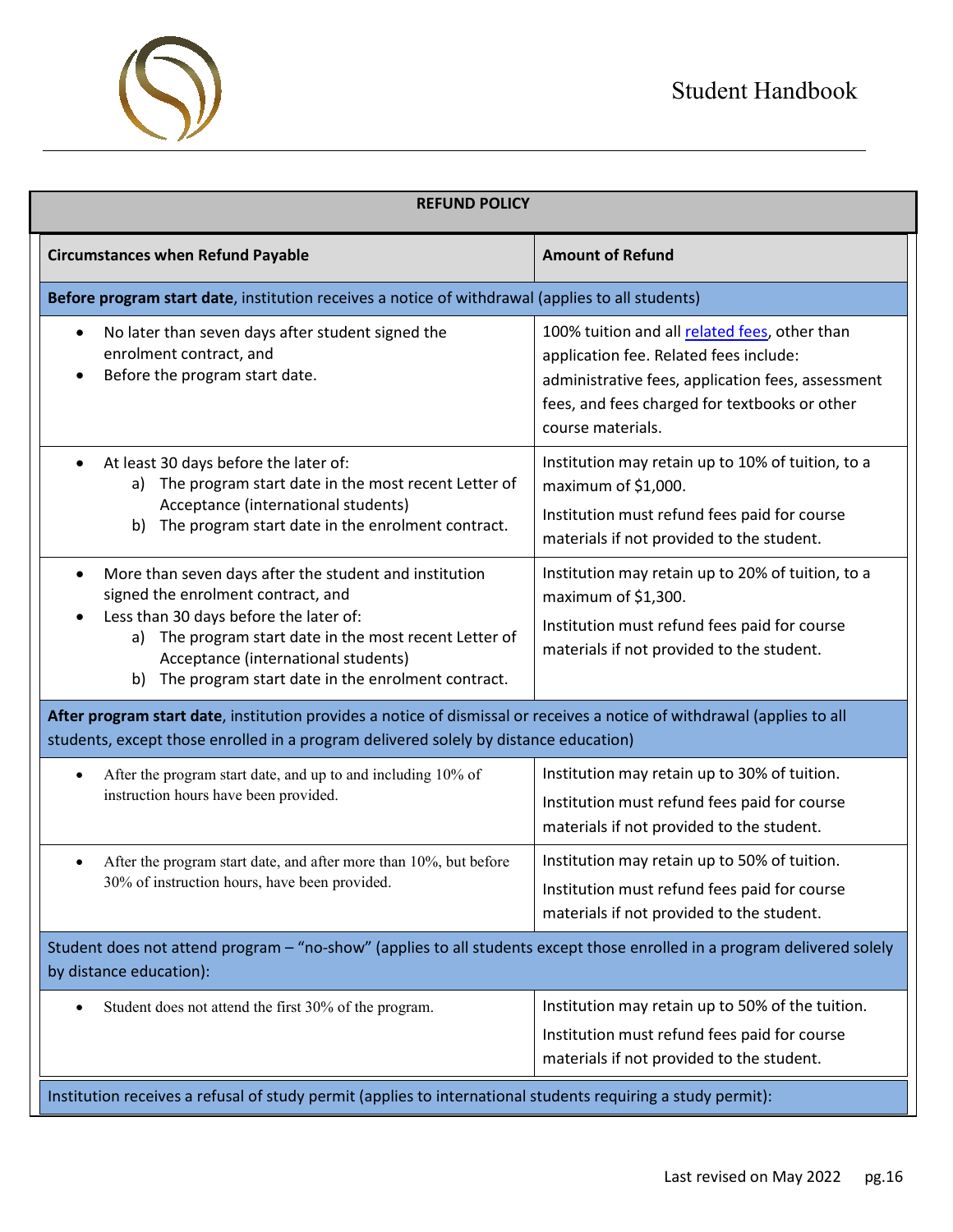

| After the program start date, student withdraws or is dismissed (applies to students enrolled in a program delivered solely<br>by distance education):<br>Institution may retain up to 30% of the tuition.<br>Student completed up to 30% of the program.<br>Institution must refund fees paid for course<br>materials if not provided to the student.<br>Institution may retain up to 50% of the tuition.<br>Student completed more than 30% but less than 50% of the program |  |  |
|--------------------------------------------------------------------------------------------------------------------------------------------------------------------------------------------------------------------------------------------------------------------------------------------------------------------------------------------------------------------------------------------------------------------------------------------------------------------------------|--|--|
|                                                                                                                                                                                                                                                                                                                                                                                                                                                                                |  |  |
|                                                                                                                                                                                                                                                                                                                                                                                                                                                                                |  |  |
|                                                                                                                                                                                                                                                                                                                                                                                                                                                                                |  |  |
|                                                                                                                                                                                                                                                                                                                                                                                                                                                                                |  |  |
|                                                                                                                                                                                                                                                                                                                                                                                                                                                                                |  |  |
| (based on evaluation provided to student).<br>Institution must refund fees paid for course                                                                                                                                                                                                                                                                                                                                                                                     |  |  |
| materials if not provided to the student.                                                                                                                                                                                                                                                                                                                                                                                                                                      |  |  |
| Student enrolled in a program without having met the admission requirements for the program                                                                                                                                                                                                                                                                                                                                                                                    |  |  |
| 100% tuition and all related fees, including<br>If the student did not misrepresent the student's knowledge or skills<br>$\bullet$<br>application fees<br>when applying for admission and the registrar orders the institution to<br>refund tuition and fees.                                                                                                                                                                                                                  |  |  |
| Institution does not provide a work experience                                                                                                                                                                                                                                                                                                                                                                                                                                 |  |  |
| 100% tuition and all related fees, other than<br>The institution fails to provide the work experience within 30 days of the<br>$\bullet$<br>application fees<br>contract end date, unless the registrar determines the institution was<br>prevented from doing so by circumstances beyond its control.                                                                                                                                                                         |  |  |
| Institution must pay the tuition or fee refund within 30 days after receiving notice of withdrawal or refusal of study permit;<br>providing a notice of dismissal, or the date on which the first 30% of the hours of instruction are provided (no-show).                                                                                                                                                                                                                      |  |  |

**Institutions are required to establish a written Sexual Misconduct Policy that must be posted on their website and provided to students before the start date of the program:** *Private Training Regulation* **s.48.1. The policy must set out procedures for making and responding to a Complaint or Report of sexual misconduct involving a student.** 

| Legends Academy     |               |
|---------------------|---------------|
| Name of Institution | Institution N |

Name of Institution Institution Number

| <b>Sexual Misconduct Policy</b> | September 2021        |                      |
|---------------------------------|-----------------------|----------------------|
| Name of Policy                  | <b>Effective Date</b> | <b>Revision Date</b> |

**September 2021**<br>**Effective Date** 

1. **Legends Academy** is committed to the prevention of and appropriate response to sexual misconduct.

2. Sexual misconduct refers to a spectrum of non-consensual sexual contact and behavior including the following: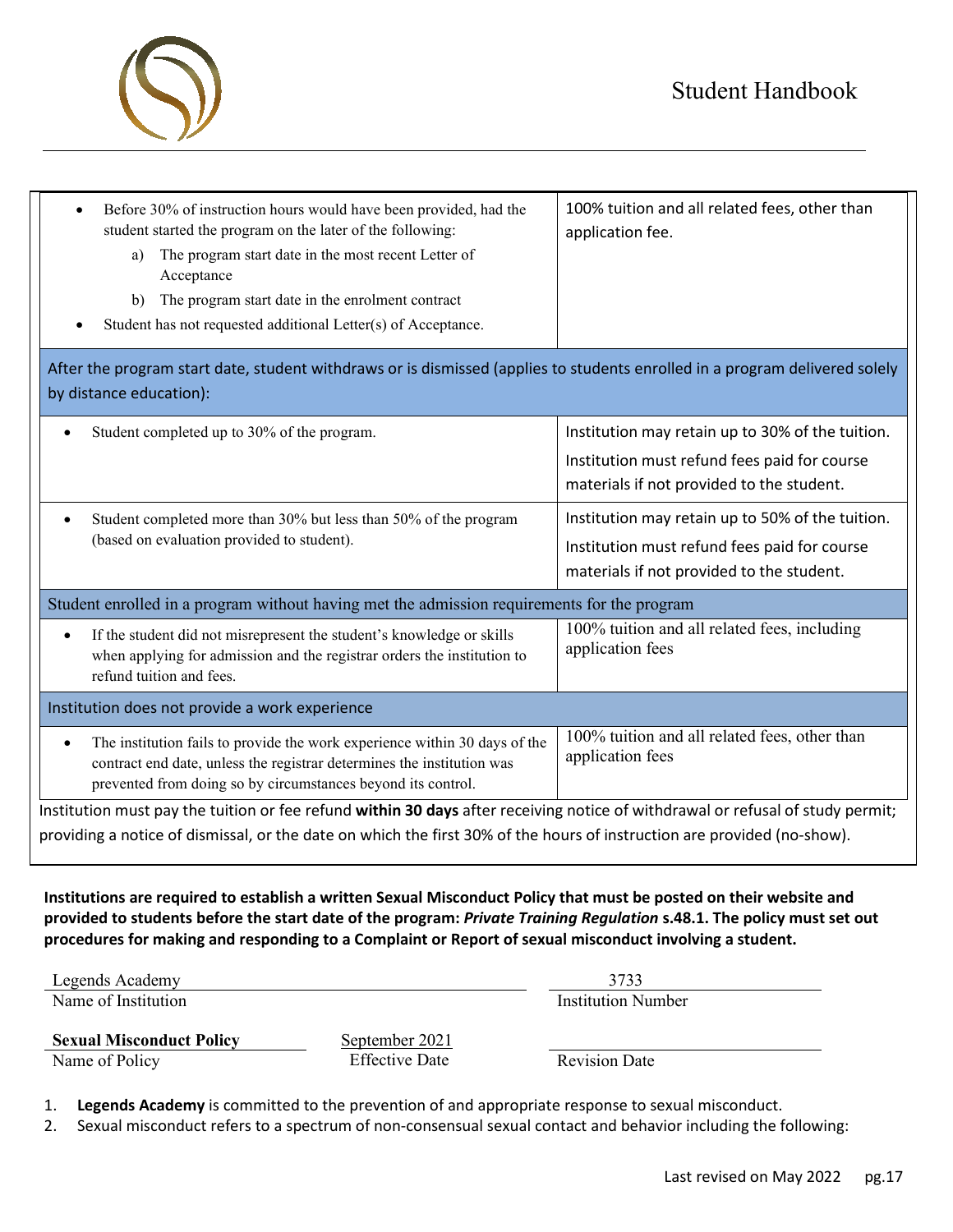

- sexual assault;
- sexual exploitation;
- sexual harassment;
- stalking;
- indecent exposure;
- voyeurism;
- the distribution of a sexually explicit photograph or video of a person to one or more persons other than the person in the photograph or video without the consent of the person in the photograph or video and with the intent to distress the person in the photograph or video;
- the attempt to commit an act of sexual misconduct; and
- the threat to commit an act of sexual misconduct.
- 3. A **Complaint** of sexual misconduct is different than a **Report** of sexual misconduct. A person may choose to disclose or complain of sexual misconduct without making a formal report. A **Report** is a formal notification of an incident of sexual misconduct to someone at the institution accompanied by a request for action.
- 4. A student making a **Complaint** will be provided with resolution options and, if appropriate, accommodation, and will not be required or pressured to make a **Report**.

# **Complaint procedure**

The process for making a **Complaint** about sexual misconduct involving a student is as follows:

- A student or any other member of Legends Academy who has experienced sexual violence or misconduct or who is otherwise affected by a violation of this policy, may file a complaint under this policy by submitting the complaint in writing to the Administrative Assistant or the Senior Educational Administrator if the Administrative Assistant is named in the complaint.
- The complaint should set out the relevant details regarding the alleged incident of sexual violence or misconduct or other alleged violation of this policy. The complaint should include a list of any potential witnesses, along with a description of the information those witnesses are expected to provide. Any relevant documents, including any social media communications, should also be included with the complaint. A complainant has the right to withdraw a complaint at any stage of the process.

The process for responding to a **Complaint** of sexual misconduct involving a student is as follows:

- Upon receipt of a complaint, the Administrative Assistant will conduct an initial review in to determine whether the allegations in the complaint fall within the scope of this policy. This review will be conducted within 10 calendar days of receipt of a complaint. The Administrative Assistant will maintain confidentiality of this complaint. However, if the Complainant claims that the Sexual Misconduct involves violence, the Administrative Assistant must report the situation to the Senior Educational Administrator/Director of Operations, who will investigate and may encourage the Complainant to report the situation to the police.
- If the Administrative Assistant determines that the complaint falls within the scope of this policy, the Administrative Assistant will initiate a full investigation into the complaint and advise the Senior Educational Administrator/Director of Operations of the investigation of the complaint.
- The Administrative Assistant will complete an informal investigation and will follow-up on such allegations in a timely manner including informing the Respondent of the Complaint and providing a copy of this Policy.
- If the allegations in the complaint do not fall within the scope of this policy, the Administrative Assistant will advise the complainant of this decision along with reasons.

Resolution to the Complaint,

• Upon finishing a review of a complaint, the Administrative Assistant will, meet with the complainant and Respondent privately to review possible solutions of the complaint, which include,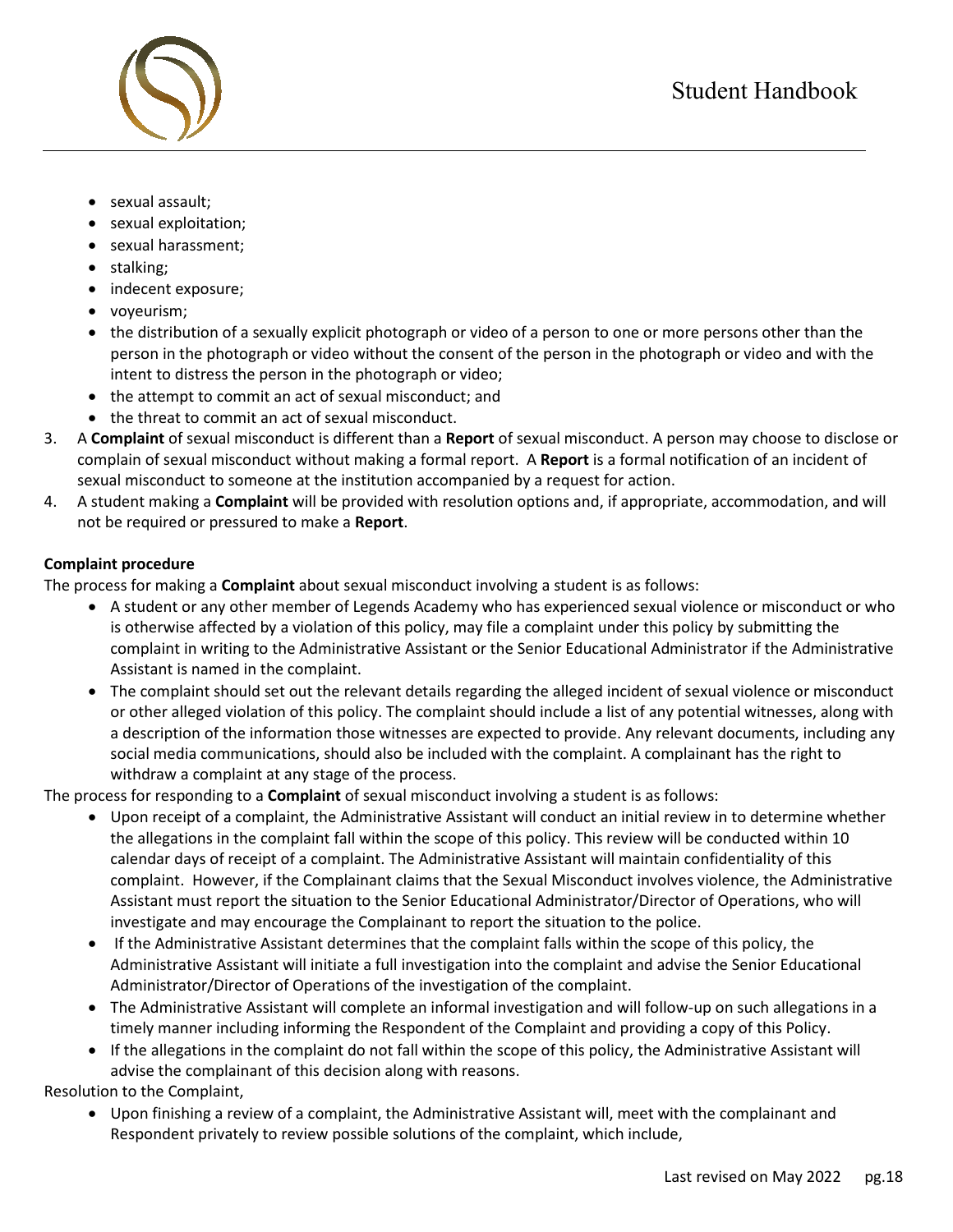

- attempting to facilitate a mutually agreed-to resolution between the Complainant and Respondent, by taking appropriate preventative disciplinary or restorative measures. Disciplinary actions may include but are not limited to: • Warning or reprimand • Referral to external services • Suspension from Legends Academy for no less than 5 days.
- 5. The process for making a **Report** of sexual misconduct involving a student is as follows:

#### Report Procedure,

Where the Complainant wishes to pursue a Report and both Complainant and Respondent are students, the Complainant must submit a written and signed Report to the Administrative Assistant and if the complaint involves a Administrative Assistant as Complainant or Respondent, a written and signed formal complaint must be submitted to the Senior Educational Administrator/Director of Operations.

• The Administrative Assistant will review the merits of any complaint that falls under the provisions of this Policy and determine that it falls under the provisions of this Policy and make arrangements for Formal Investigation, including whether an Internal or External Investigator should be appointed.

• Where the complaint moves to report an Investigator will be appointed. Every effort will be made to do this within 10 working days of the complaint being received by the Administrative Assistant. The appointed Investigator will ensure that both the Complainant and the Respondent are aware that a Formal Investigation has commenced, and that each has a copy of the Sexual Misconduct Policy. The Investigator will receive information from the Complainant, the Respondent, and any other individuals whom the Investigator believes may have information relevant to the complaint. Information may be received through written documentation, and/or interviews. The Investigator will ensure that both the Complainant and the Respondent are aware of the positions of the other, and of any allegations made against them, and are given a reasonable opportunity to respond. Where an Investigator conducts interviews, the Complainant and the Respondent may request that a support person be present. This person will act as an observer/support and will not participate in the proceedings.

The process for responding to a **Report** of sexual misconduct involving a student is as follows:

- After completion of the investigation, within 10 working days, the Investigator will complete a written report, including a copy of the written complaint and findings of fact. The report will state whether there is a finding of misconduct based on the balance of probabilities and may include recommendations for resolution of the complaint and/or for remedial or disciplinary action.
- After reviewing the Report of the Investigator, the Senior Educational Administrator/Director of Operations decision(s) on findings of Sexual Misconduct and appropriate actions in the circumstances. The decision will be rendered, in writing, to the Complainant and Respondent, this will include a summary of the findings of the Investigator with the decision to the Complainant and the Respondent. Where it has been found that Sexual Misconduct has occurred, disciplinary decisions may include, but are not limited to: • Warning or reprimand • Referral to external services • Suspension/expulsion from Legends Academy • Disciplinary action up to, and including, termination of employment for any employee that has been named in a report.
- 9. It is contrary to this policy for an institution to retaliate, engage in reprisals or threaten to retaliate in relation to a Complaint or a Report.
- 10. Any processes undertaken pursuant to this policy will be based on the principles of administrative fairness. All parties involved will be treated with dignity and respect.
- 11. All information related to a Complaint or Report is **confidential** and will not be shared without the written consent of the parties, subject to the following exceptions:
	- If an individual is at imminent risk of severe or life-threatening self-harm.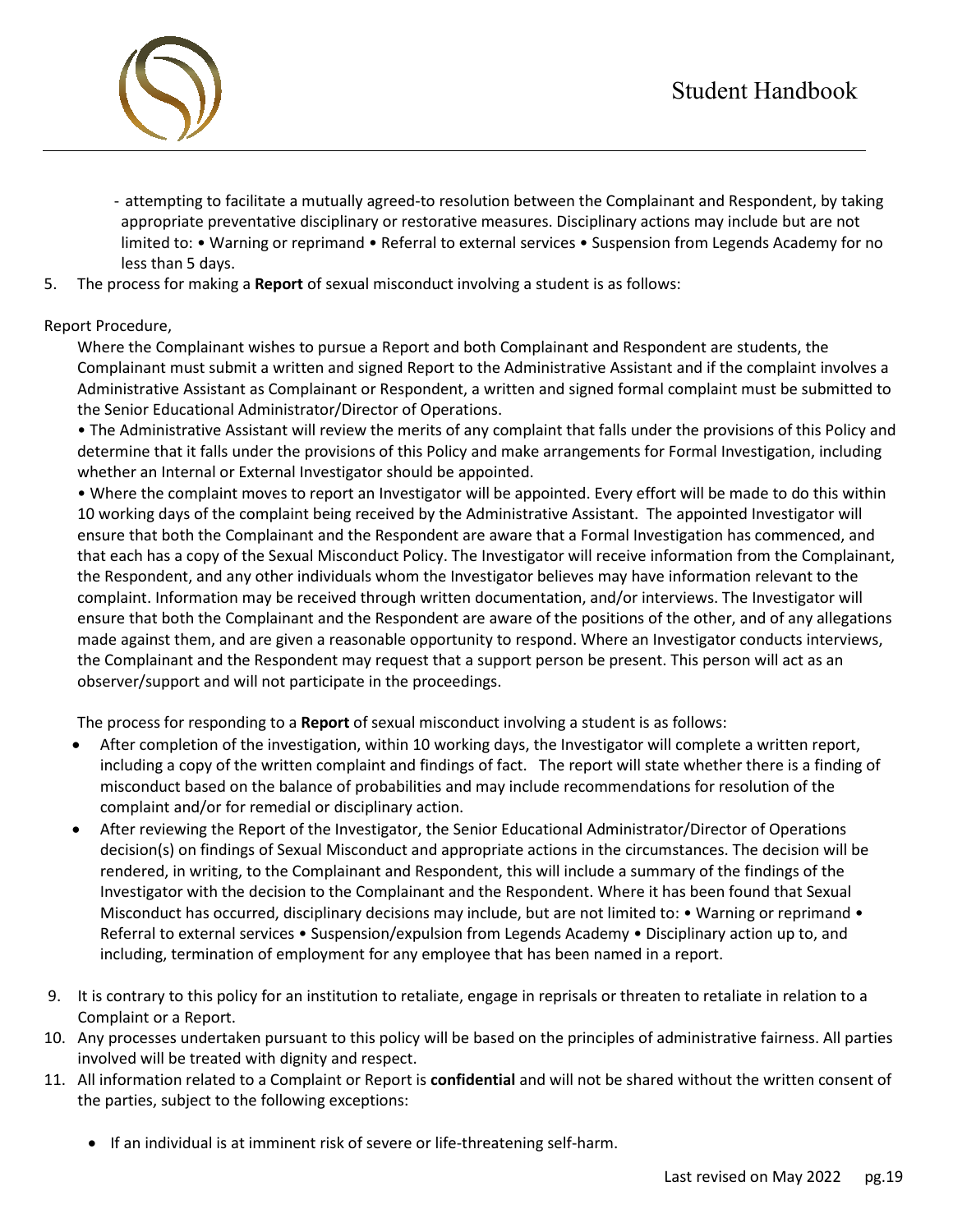

- If an individual is at imminent risk of harming another.
- There are reasonable grounds to believe that others in the institutional community may be at significant risk of harm based on the information provided.
- Where reporting is required by law.
- Where it is necessary to ensure procedural fairness in an investigation or other response to a Complaint or Report.

This institution is certified by the Private Training Institutions Branch (PTIB). Certified institutions must comply with regulatory requirements, including the requirement to have a Sexual Misconduct policy. For more information about PTIB, go to [www.privatetraininginstitutions.gov.bc.ca.](http://www.privatetraininginstitutions.gov.bc.ca/)

| <b>Language Proficiency Assessment Policy</b> | February 2016         |
|-----------------------------------------------|-----------------------|
|                                               | Implementation Date   |
| <b>Senior Educational Administrator</b>       | February 2021         |
| Responsible for Administering this Policy     | Date of Last Revision |
| Policy:                                       |                       |

Instruction at Legends Academy is conducted in English. Students whose first language is not the language of instruction or non-high school graduates without a transcript showing minimum grade 10 English has been accomplished, are required to undergo a Language Proficiency Assessment prior to enrolment in order to ensure they have the language abilities necessary to successfully complete the program of their choice. Language proficiency requirements are admission requirements and may not be waived by either the institution or the student. Students applying for Student Aid BC Funding must be a High School Graduate if under 19 years of age. The following test will need to be completed by any student entering into a program without proof of a high school transcript showing English has been taken:

• Successful completion (Minimum grade of 75%) of the Legends Academy administered vocabulary reading and comprehension test for non-high school graduates without a transcript.

**Procedure:** For All Programs offered.

1. The Senior Educational Administrator or Admissions advisor will request and copy high school transcripts for all students enrolling into any of the programs offered at Legends Academy.

2. The Senior Educational Administrator or Admissions advisor will provide all students enrolling into any of the programs offered at Legends Academy, time to complete the Legends Academy administered vocabulary reading and comprehension test, for those who are not being funded by Student Aid BC and are over 19 years of age.

3. The Senior Educational Administrator or Admissions Advisor will mark the test to ensure that a minimum grade of 75% is achieved by the student.

4. If successful, the test will be placed in the student file with the photo ID.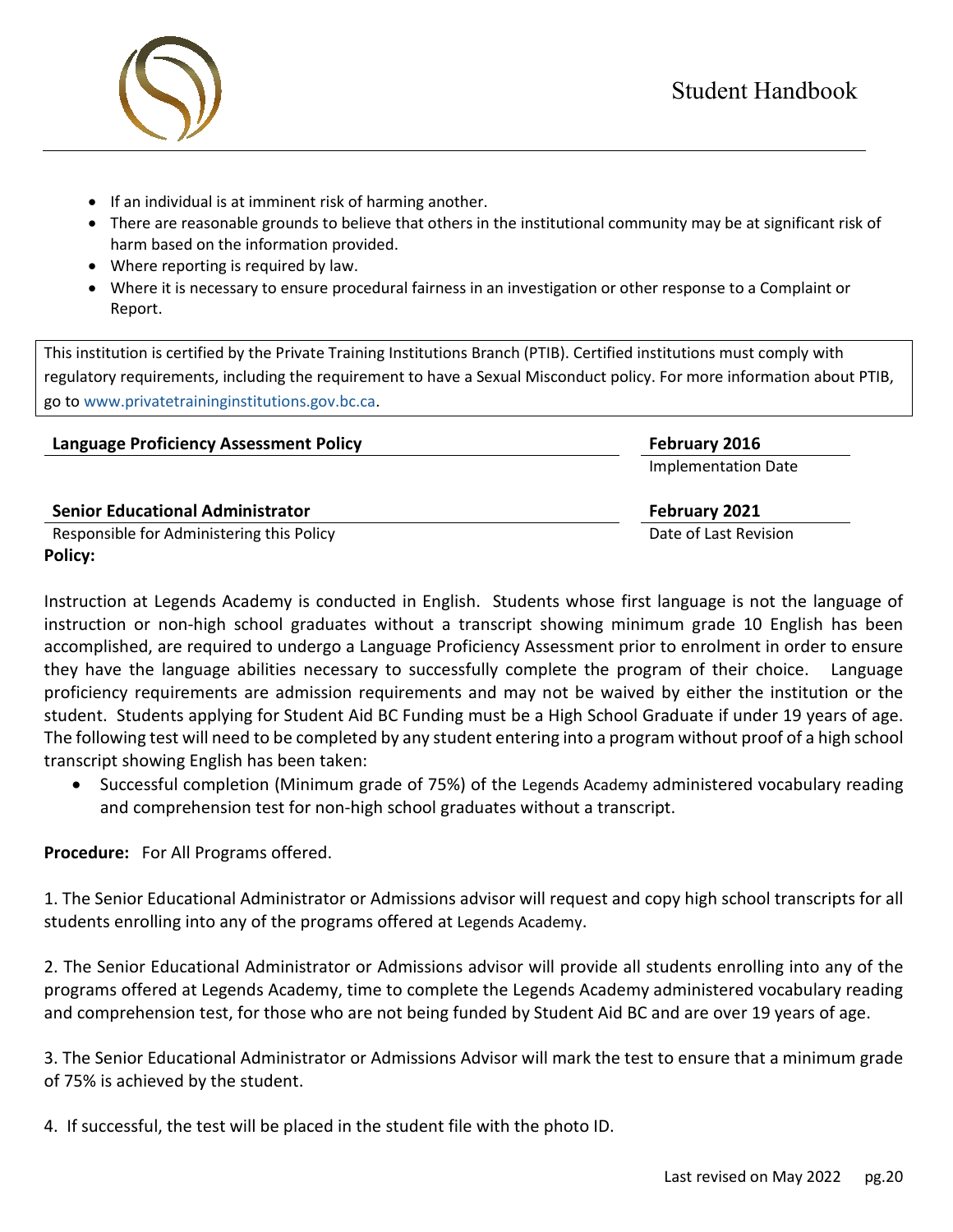# Student Handbook

# **Senior Educational Administrator of Legends Academy is responsible for administering this policy.** January 2021

Responsible for Administering this Policy **Date of Last Revision** Date of Last Revision

# **Policy:**

Legends Academy will give credit for prior learning if acceptable documentation can support the advanced point of entry into the program to be given to the student. The documentation must come from the previous Cosmetology School of studies (Schools from BC needs to be a Registered school with the P.T.I.B. in B.C.) and be verified for authenticity and a prior learning assessment process may not deem a student's prior education or experience to be equivalent to a part of a program of instruction that is greater than 50% of the hours of instruction of the program. The following records must include:

- student records verifying all theory learned and marks
- student records verifying all practical skills learned and marks
- students records verifying hours previously achieved in total(in order to reduce hours required)
- students must meet the entrance requirements of Legends Academy.

The fee for accessing Credit for Prior Learning will be \$250 in addition to the Registration Fee.

# **Procedure:**

1. The Senior Educational Administrator will meet with the prospective student who wishes to complete their program studies at Legends Academy.

2. The Senior Educational Administrator will review the requirements for entrance with the student. If decided and the Student wishes to complete their program of studies at Legends Academy the Senior Educational Administrator will review with the prospective student the admission criteria and financial arrangements for payment of tuition and other fees are also discussed.

3. The Senior Educational Administrator and student will meet with the instructor of the program that the student wishes to complete. The Senior Educational Administrator and Instructor of the program with discuss the entry point into the program as well as the requirements to complete the required hours of the chosen program of study at Legends Academy.

4. The Senior Educational Administrator will obtain the evidence (e.g. transcript, proof of age (photo ID) from the student that he/she meets all of the program's admission criteria and places the evidence in the student file. This would include the records from the previous school attended.

5. The Senior Educational Administrator will contact the previous school of studies to verify the student's attendance and records from that Institution.

6. After the student understands their rights and responsibilities and the prospective student wishes to sign a contract the Senior Education Administrator will discuss his/her educational goals and commitment to completing the program of study.

7. If the Senior Education Administrator and the prospective student agree on a financial arrangement, they sign the contract



Implementation date

**Credit for Prior Learning Assessment Policy** January 2015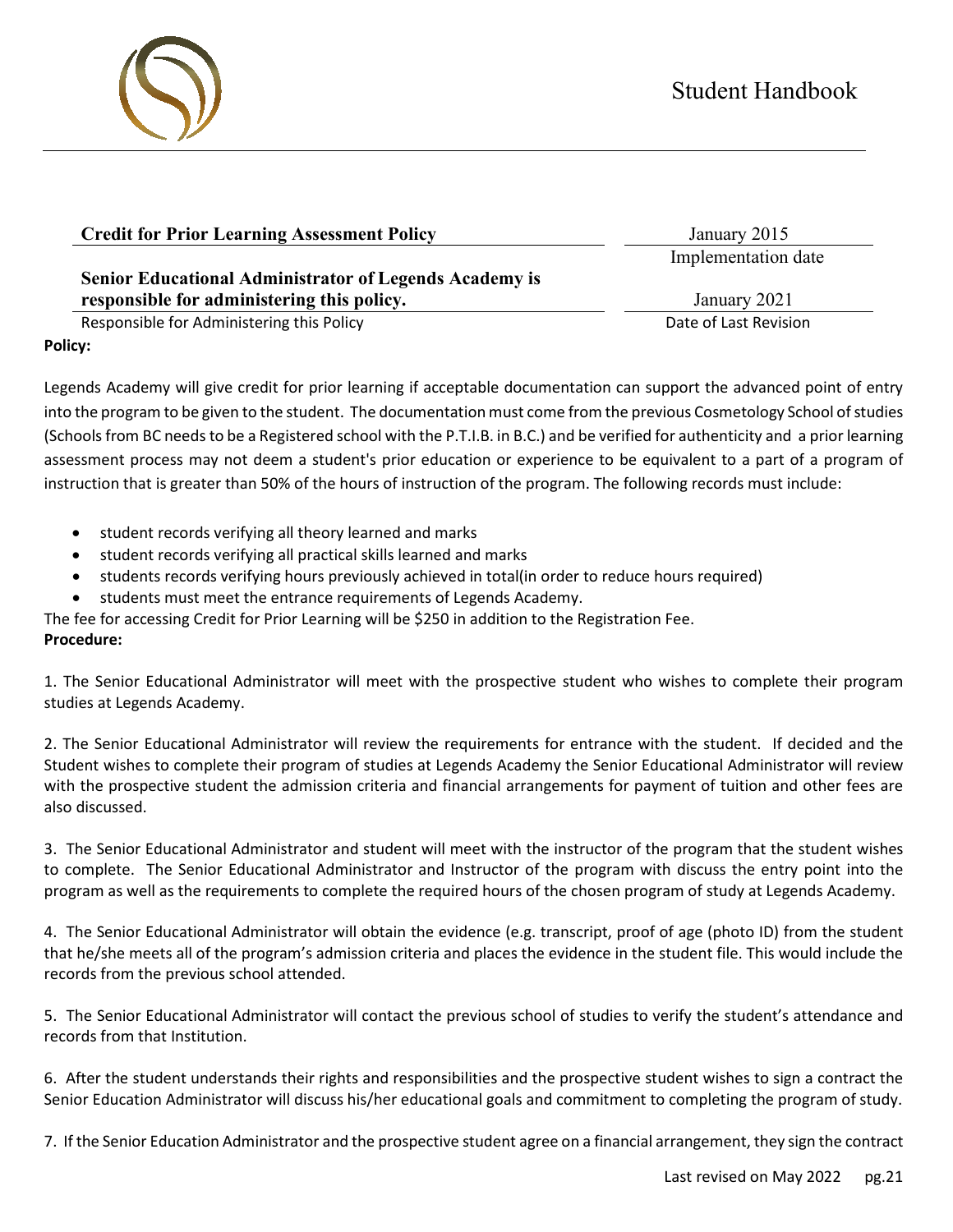| <b>Health and Safety Policy</b>                     | January 2021          |
|-----------------------------------------------------|-----------------------|
|                                                     | Implementation date   |
| All Employees of Legends Academy is responsible for |                       |
| administering this policy.                          | September 2021        |
| Responsible for Administering this Policy           | Date of Last Revision |
| Policy:                                             |                       |

Legends Academy is committed to providing a healthy and safe working and learning environment for all employees and students. The policy applies to all Legends Academy employees and students.

## **Procedure for Fire Safety:**

1. The owner of Legends Academy ensures that adequate fire suppression equipment is available as needed throughout the campus and that all fire suppression equipment is inspected by a qualified inspector at least annually.

2. Legends Academy ensures that all employees receive training in the operation of the fire suppression equipment and in the school fire evacuation procedures.

3. The designated institution safety officer (Office Administrator) is responsible for preparing and posting emergency exit instructions route maps in each classroom at the campus with the exit from that room specifically noted in a coloured highlight.

4. In the event of a fire emergency, the Office Administrator will dial 911 and advise the fire department of the location of the school. They will provide details of the type of fire (if known) and the location of the fire within the campus.

5. The Office Administrator will advise all employees to evacuate the campus.

6. Instructors will escort their students to parking in front/or rear of the school ensuring that he or she takes the class list with them. At the parking area the Instructor's will check the students are present against the list of students in attendance that day and will immediately advise the Office Administrator if anyone is missing.

7. The Office Administrator will act as a liaison between fire officials and students/employees during the emergency. If necessary, the Institution safety Officer (Office Administrator) will authorize school closure.

8. No student or employee will re-enter the campus until the fire officials have authorized re-entry.

# **Procedure for Earthquake Safety:**

1. The Owner of Legends Academy ensures that adequate precautions are taken throughout the campus to ensure that injury due to falling or unstable items during an earthquake is limited. This may include securing file cabinets to walls and providing lipped shelving for books or binders that are located at or above head-level.